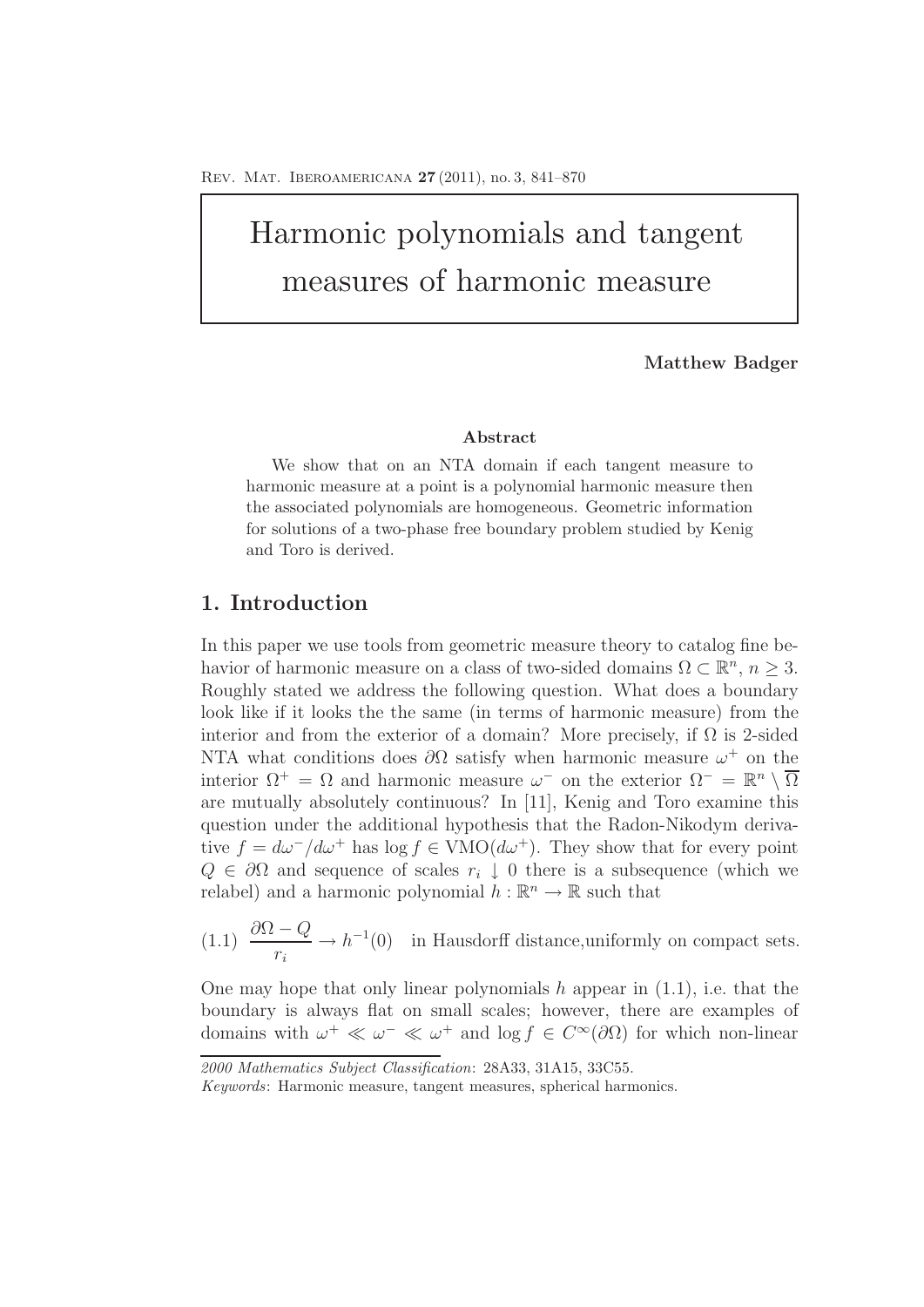polynomials  $h$  appear (see Example 1.4 below). The method in [11] relates the geometric blow-ups of the boundary to tangent measures of the harmonic measure. Thus information about the free boundary may be obtained by studying tangent measures of harmonic measure —this is our strategy for the question above. To identify the polynomials appearing in (1.1), we study properties of "polynomial harmonic measures" in the topology of weak convergence of Radon measures of  $\mathbb{R}^n$ . We prove that only homogeneous harmonic polynomials arise in blow-ups of the boundary.

For any harmonic polynomial  $h : \mathbb{R}^n \to \mathbb{R}$ , the positive and negative parts  $h^{\pm}$  of h are Green functions with pole at infinity for the unbounded open sets  $\{x \in \mathbb{R}^n : h^{\pm}(x) > 0\}$ . The *harmonic measure*  $\omega_h$  associated to h is the unique harmonic measure with pole at infinity on  $\Omega_h^{\pm} = \{h^{\pm} > 0\}$ with Green function  $h^{\pm}$ . That is, for all  $\varphi \in C_c^{\infty}(\mathbb{R}^n)$ ,

(1.2) 
$$
\int_{\{h=0\}} \varphi \, d\omega_h = \int_{\Omega_h^+} h^+ \Delta \varphi = \int_{\Omega_h^-} h^- \Delta \varphi.
$$

Alternatively, by a result of Hardt and Simon [5], the zero set  $h^{-1}(0)$  =  $\partial\Omega_h^{\pm}$  of a harmonic polynomial is smooth away from a rectifiable subset of Hausdorff dimension at most  $n-2$ . Hence there exists a unique outward unit normal  $\nu^{\pm}$  on  $\partial \Omega_h^{\pm}$  at almost every point with respect to the surface measure  $\sigma = \mathcal{H}^{n-1} \sqcup \{h = 0\}$  and (1.2) is equivalent to

(1.3) 
$$
d\omega_h = -\frac{\partial h^+}{\partial \nu^+} d\sigma = -\frac{\partial h^-}{\partial \nu^-} d\sigma
$$

by the generalized Gauss-Green theorem. In the sequel, we focus on two collections of polynomial harmonic measures that arise as tangent measures of harmonic measure on 2-sided NTA domains examined in [11] and [8]. (See §2, §5 and §6 below for definitions of tangent measures, NTA and 2-sided NTA domains, respectively.)

Set

 $(1.4)$   $\mathcal{P}_d = {\omega_h : h \text{ is a non-zero harmonic polynomial}}$ of degree  $\leq d$  and  $h(0) = 0$ ,

(1.5)  $\mathcal{F}_k = {\omega_h : h \text{ is a homogeneous harmonic polynomial of degree } k}.$ 

By convention we will use  $d$  for the degree of any non-zero polynomial, but reserve k for the degree of a homogeneous polynomial. If  $1 \leq k \leq d$ , note that  $\mathcal{F}_k \subset \mathcal{P}_d$ . When  $k = 1$  the family  $\mathcal{F}_1$  is the collection of  $(n-1)$ -flat measures in  $\mathbb{R}^n$ , i.e. Hausdorff measures restricted to codimension 1 hyperplanes through the origin.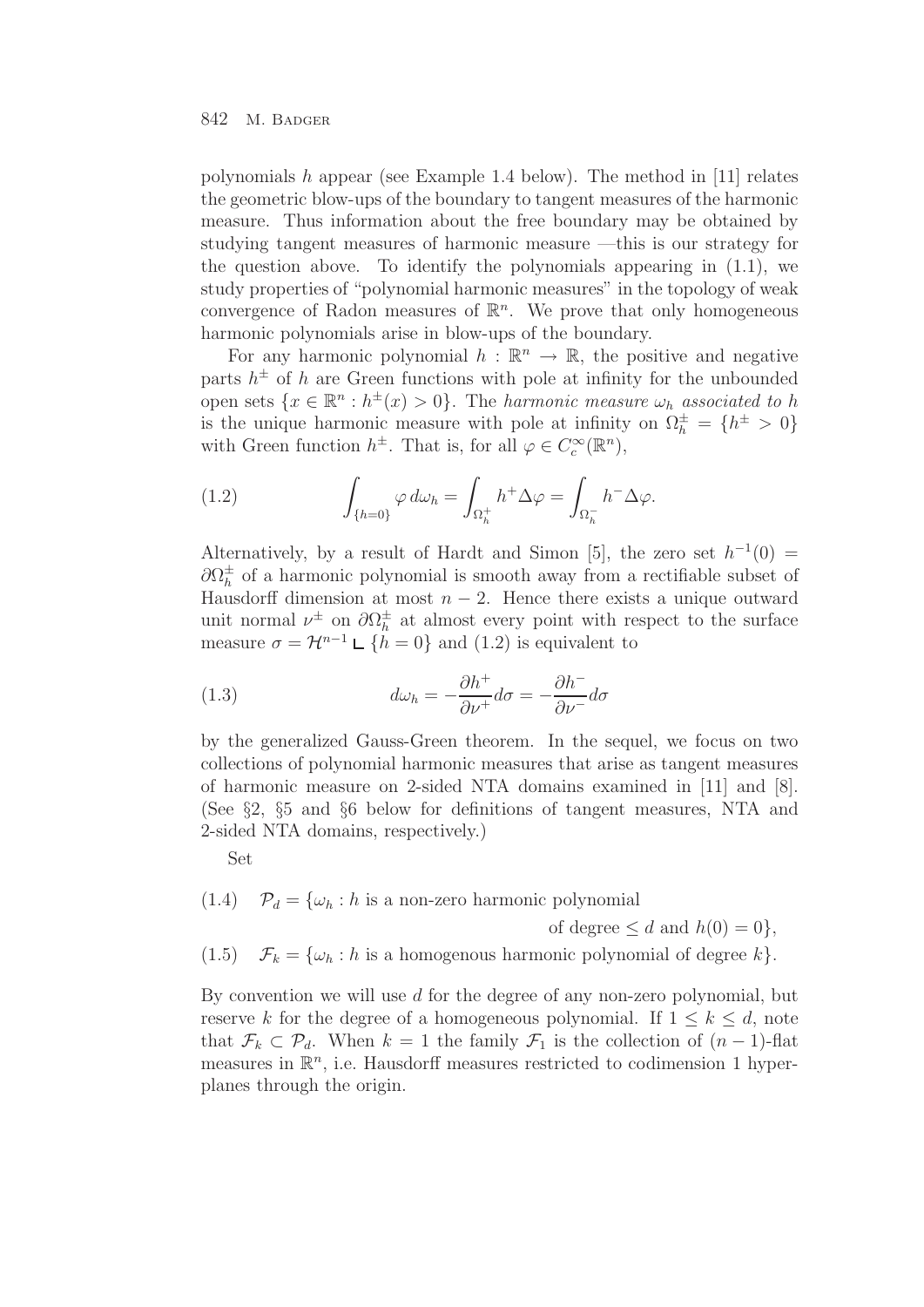Our main objective is to exhibit a "self-improving" property of the tangent measures  $Tan(\omega, Q)$  of harmonic measure  $\omega$  at a point Q in the boundary of an NTA domain  $\Omega$ . Because Tan $(\omega, Q)$  is independent of the choice of pole for  $\omega$  (see Remark 5.8), we omit the pole from the notation. If  $\Omega$  is unbounded,  $\omega$  may have a finite pole or pole at infinity.

**Theorem 1.1.** Let  $\Omega \subset \mathbb{R}^n$  be an NTA domain with harmonic measure  $\omega$ . If  $Q \in \partial \Omega$  and  $\text{Tan}(\omega, Q) \subset \mathcal{P}_d$ , then  $\text{Tan}(\omega, Q) \subset \mathcal{F}_k$  for some  $1 \leq k \leq d$ .

The proof of the Theorem 1.1 illustrates the versatility of a powerful technique from geometric measure theory. Tangent measures are a tool that encode information about the support of a measure, similar to how derivatives describe the local behavior of functions. A remarkable feature is that under general conditions (Theorem 2.12) the cone of tangent measures at a point is connected. This fact lies at the core of Preiss' celebrated paper on rectifiability [15] and recently enabled Kenig, Preiss and Toro [8] to compute the Hausdorff dimension of harmonic measure on 2-sided NTA domains with  $\omega^+ \ll \omega^- \ll \omega^+$ . (To appreciate the second result, we invite the reader to compare Theorem 1.2 with the dimension of harmonic measure on Wolff snowflakes [17], [12].)

**Theorem 1.2.** ([8, Theorem 4.3]). Let  $\Omega \subset \mathbb{R}^n$  be a 2-sided NTA domain. If harmonic measure  $\omega^+$  on the interior  $\Omega^+ = \Omega$  and harmonic measure  $\omega^$ on the exterior  $\Omega^- = \mathbb{R}^n \setminus \overline{\Omega}$  of  $\Omega$  are mutually absolutely continuous, then the Hausdorff dimension of  $\omega^{\pm}$  is n – 1. Recall this means there exists a subset  $\Sigma \subset \partial \Omega$  such that  $\dim \Sigma = n-1$  and  $\omega^{\pm}(\partial \Omega \setminus \Sigma) = 0$ ; moreover, if  $A \subset \partial\Omega$  and dim  $A < n - 1$  then  $\omega^{\pm}(\partial\Omega \setminus A) > 0$ .

In previous instances connectedness of the cone of tangent measures was applied to conclude that the tangent measures of a certain measure (at a.e. point) belong to the cone of flat measures  $\mathcal{F}_1$ . The authors in [8] express an opinion that the connectedness of tangent measures "should be useful in other situations where questions of size and structure of the support of a measure arise". To our knowledge the proof of Theorem 1.1 is the first use of this technique to show that the tangent measures of a measure at a point live in a cone of measures other than  $\mathcal{F}_1$ .

Stated in the language of tangent measures, Kenig and Toro proved in [11] that there exists  $d \geq 1$  such that  $\text{Tan}(\omega^{\pm}, Q) \subset \mathcal{P}_d$  for every  $Q \in \partial \Omega$ . Applying Theorem 1.1 we obtain a refined description of the free boundary. Zooming in along any sequence of scales at a point in the boundary, on a domain satisfying the hypotheses of Theorem 1.3, we see the zero set of a homogeneous harmonic polynomial. The degree of the polynomial is uniquely determined at each point.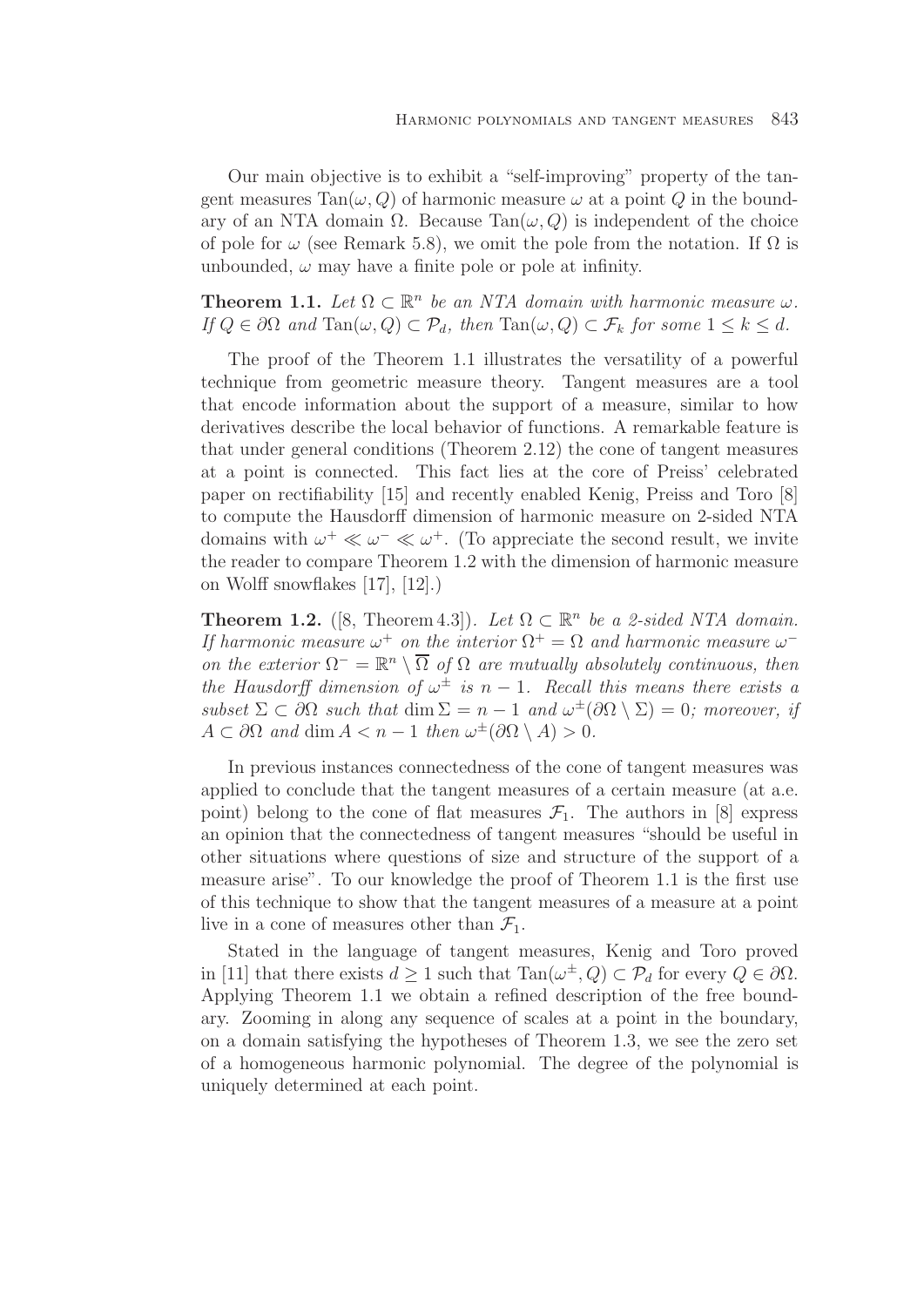**Theorem 1.3.** Let  $\Omega \subset \mathbb{R}^n$  be a 2-sided NTA domain with harmonic measures  $\omega^+$  on the interior  $\Omega^+ = \Omega$  and  $\omega^-$  on the exterior  $\Omega^- = \mathbb{R}^n \setminus \overline{\Omega}$  of  $\Omega$ . Assume  $\omega^+$  and  $\omega^-$  are mutually absolutely continuous and  $f = d\omega^-/d\omega^+$ satisfies  $\log f \in \text{VMO}(d\omega^+)$ . Then there exists  $d \geq 1$  depending only on n and the NTA constants of  $\Omega$  and pairwise disjoint sets  $\Gamma_1,\ldots,\Gamma_d$  such that

$$
(1.6) \t\t\t\t\t\partial\Omega = \Gamma_1 \cup \cdots \cup \Gamma_d.
$$

For each  $Q \in \Gamma_k$  and each sequence  $r_i \downarrow 0$ , there is a subsequence (which we relabel) and a homogeneous harmonic polynomial  $h : \mathbb{R}^n \to \mathbb{R}$  of degree k such that

(1.7) 
$$
\frac{\partial \Omega - Q}{r_i} \to h^{-1}(0) \quad in \ Hausdorff \ distance, uniformly \ on \ compact \ sets.
$$

Moreover, the open sets  $\{h^{\pm} > 0\}$  are unbounded 2-sided NTA domains and  $\omega^{\pm}(\partial\Omega\setminus\Gamma_1)=0.$ 

**Example 1.4.** In [13] Lewy shows that for  $n = 3$  there exists a spherical harmonic (homogeneous harmonic polynomial) of degree k whose nodal set divides  $S^2$  into two components if and only if k is odd. An explicit example (see Figure 1) is given by

(1.8) 
$$
h(x, y, z) = x^2(y - z) + y^2(z - x) + z^2(x - y) - xyz.
$$

The domain  $\Omega = \{h > 0\}$  is a 2-sided NTA domain such that for harmonic measures  $\omega^+ = \omega^-$  with pole at infinity  $\log f \equiv 0$  and  $0 \in \Gamma_3$ . Thus, for all  $n \geq 3$ , it is possible that  $\partial\Omega \setminus \Gamma_1$  is non-empty and dim  $\partial\Omega \setminus \Gamma_1 \geq n-3$ . We do not know if an upper bound on the Hausdorff dimension of  $\partial\Omega \setminus \Gamma_1$  holds in general. For instance, is it always true that dim  $\partial\Omega \setminus \Gamma_1 < n - 1$ ?

In the plane  $(n = 2)$  it is known that  $\partial\Omega = \Gamma_1$ ; see Remark 4.3 in [11] for details.

The paper is organized as follows. In §2 we provide an introduction to tangent measures and related concepts in the general setting of Radon measures on  $\mathbb{R}^n$ . The notation established in this section is used pervasively throughout the paper. Our review concludes with an important criterion for connectedness of tangent measures. Here is the rough scheme. Suppose that M and F are cones of non-zero Radon measures such that  $\mathcal{F} \subset \mathcal{M}$ . Furthermore suppose that the set of tangent measures  $Tan(\mu, x)$  of a Radon measure  $\mu$  at point  $x \in \mathbb{R}^n$  belongs to M. Under a pair of conditions on  $\mathcal F$ and M (see Theorem 2.12) the tangent measures  $Tan(\mu, x)$  are connected relative to F: if one tangent measure of  $\mu$  at x belongs to F, then all tangent measures of  $\mu$  at x belong to  $\mathcal F$ . While one condition (compactness of  $\mathcal F$ and  $\mathcal{M}$ ) is routinely checked, verifying the second condition (separation of  $\mathcal F$ and  $\mathcal{M}\setminus\mathcal{F}$  requires work and must be adapted to each situation.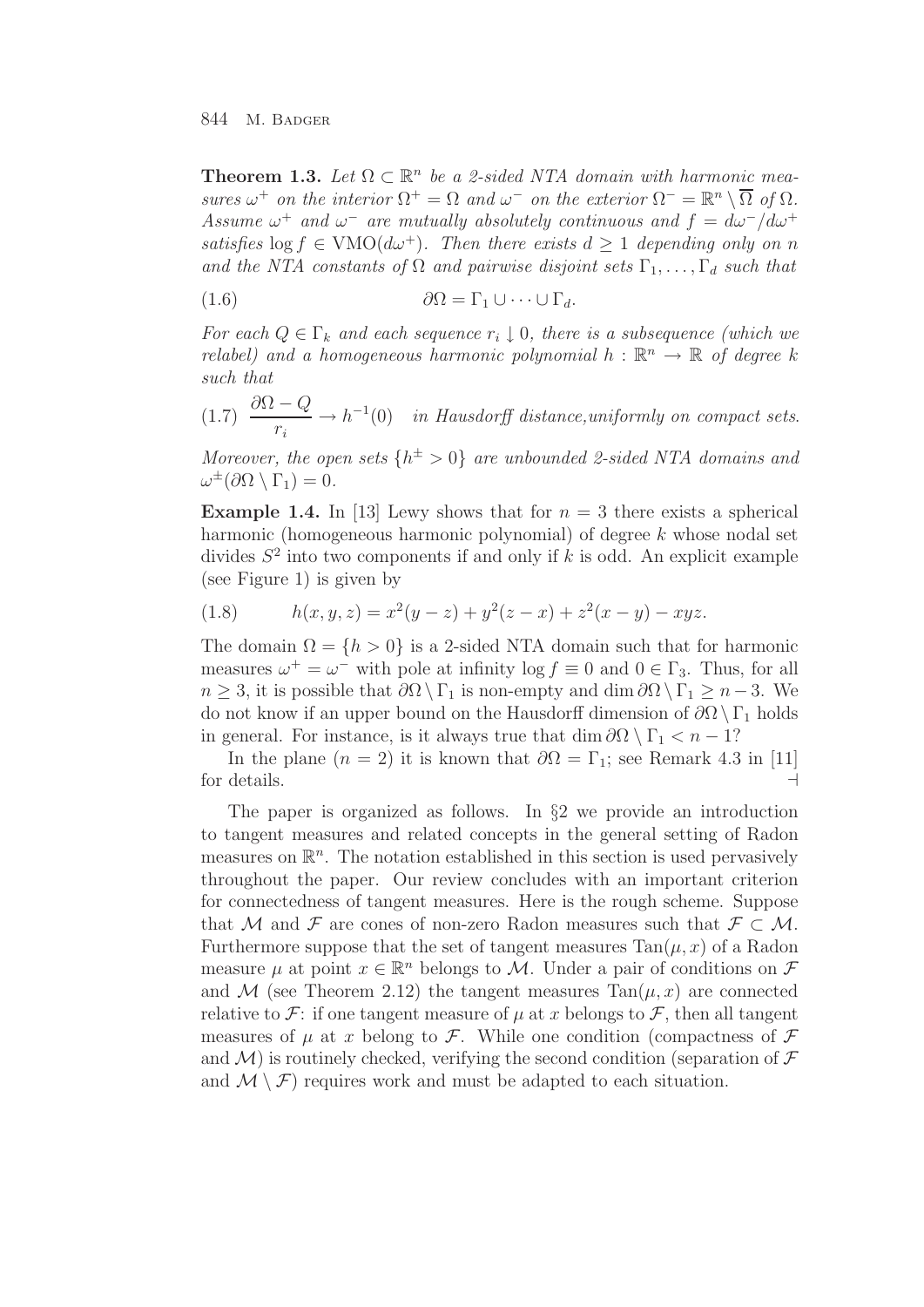

Figure 1: The variety  $h^{-1}(0)$  separates the sphere  $S^2$  into 2 components.

Sections 3 through 5 form the core of the paper. In §3 we establish inequalities for uniformly bounded spherical harmonics (homogeneous harmonic polynomials restricted to the unit sphere) which depend only on the dimension and degree of the polynomial. In particular, Corollary 3.3 is crucial for proving uniform lower estimates for harmonic measures associated to harmonic polynomials of a given degree.

Section 4 studies polynomial harmonic measures in the framework of §2, focusing on properties which hold independently of assumptions on the underlying domain such as number of components or non-tangential accessibility. The central idea is to consider the rate of doubling at infinity of the measures  $\omega_h$ , i.e. the quantity  $\omega_h(B(0, \tau r))/\omega_h(B(0, r))$  as  $r \to \infty$  as a function of  $\tau > 1$ . We show that

(1.9) 
$$
\frac{\omega_h(B(0,\tau r))}{\omega_h(B(0,r))} \sim \tau^{n+d-2} \quad \text{as } r \to \infty, \text{ for every } \tau > 1,
$$

where  $d = \deg h$  and the implied constants for the lower and upper bounds in (1.9) depend only on n and d. Similar bounds for  $\omega_h(B(0, \tau r))/\omega_h(B(0, r))$ as  $r \rightarrow 0$  are also obtained.

Section 5 is devoted to the proof of Theorem 1.1. To start we recall the definition of non-tangentially accessible domains and two useful features of their harmonic measures. The proof of Theorem 1.1 then proceeds in two steps. Suppose that  $\text{Tan}(\omega, Q) \subset \mathcal{P}_d$  at some  $Q \in \partial \Omega$ . Our goal is to show Tan( $\omega, Q$ )  $\subset \mathcal{F}_k$  for some  $1 \leq k \leq d$ . First we apply a blow-up procedure from [10] to identify a degree  $k = k(Q)$  such that  $\text{Tan}(\omega, Q) \cap \mathcal{F}_k \neq \emptyset$ . Second we use the doubling property of harmonic measure on NTA domains [6] and results from section 4 to invoke Theorem 2.12 with  $\mathcal{F} = \mathcal{F}_k$  and  $\mathcal{M} =$ Tan( $\omega, Q$ ) ∪  $\mathcal{F}_k$ . The connectedness criterion implies that every tangent measure of  $\omega$  at Q belongs to  $\mathcal{F}_k$ .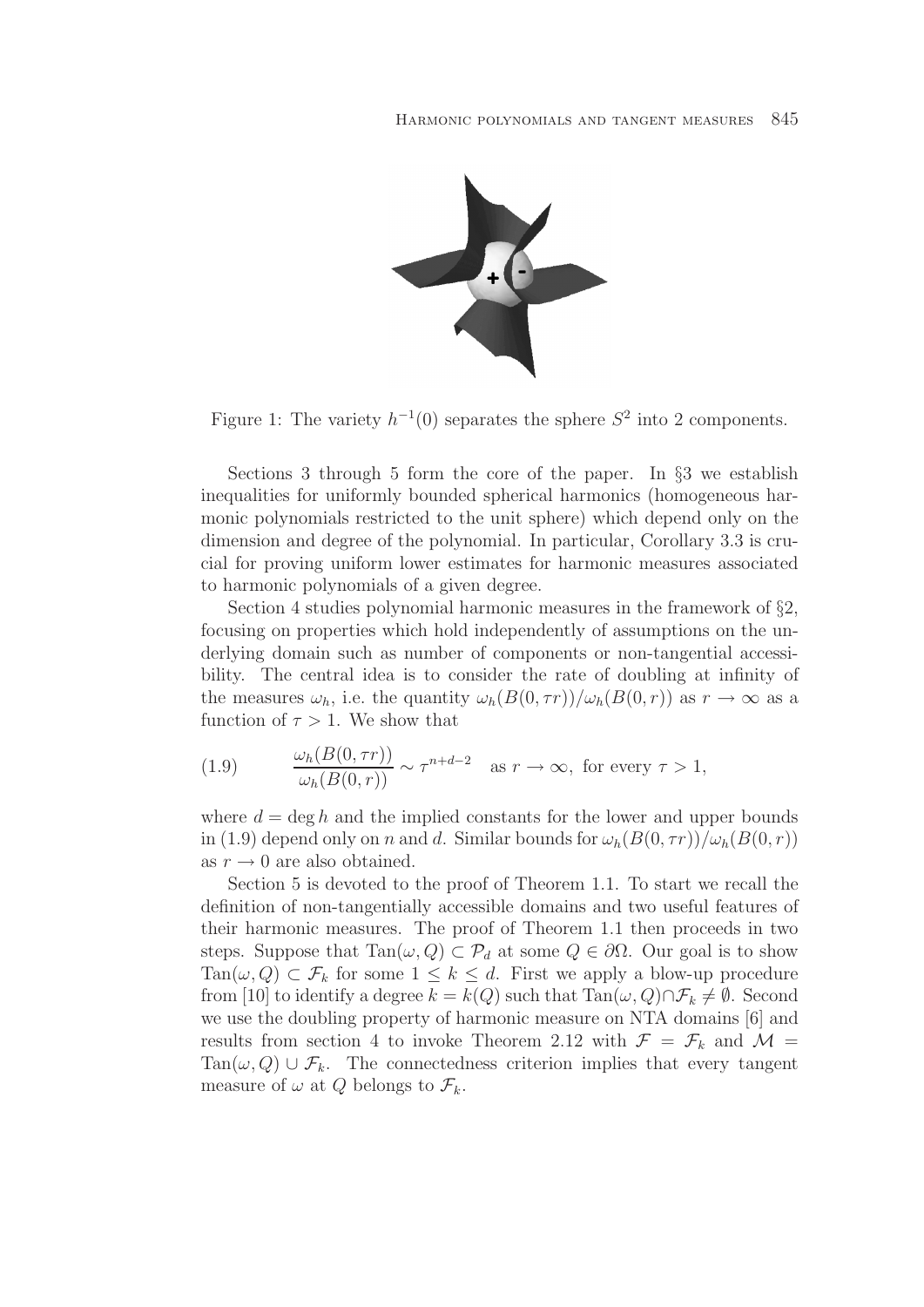In §6, we derive Theorem 1.3 on homogeneous blow-ups of the boundary of a domain. In addition to Theorem 1.1, we require a blow-up procedure for 2-sided NTA domains from [11] and the fact that at almost every point translations of tangent measures are tangent measures. We end by interpreting the decomposition (1.6) in Theorem 1.3 from the measure theoretic viewpoint of §2.

## **2. Geometric Measure Theory ingredients**

Tangent measures and cones of measures were introduced in [15], where Preiss proved that measures on  $\mathbb{R}^n$  with positive and finite m-density almost everywhere are m-rectifiable. Here we collect definitions, notation and basic properties of weak convergence of Radon measures, tangent measures and cones of measures which are used throughout the sequel. Much of this material may be found in textbooks of Mattila [14] or Falconer [4]; also see the recent exposition of Preiss' proof by DeLellis [1]. The criterion to check the connectedness of tangent measures (Theorem 2.12) is taken from Kenig– Preiss–Toro [8]. Where notations differ across these sources, we adopt the original notation of [15]. (The two novel features of this review are our definition of  $F_r$  and the explicit statement of Lemma 2.6.)

Let  $B(x, r)$  denote the closed ball with center  $x \in \mathbb{R}^n$  and radius  $r > 0$ . We use the abbreviation  $B_r = B(0, r)$  for all  $r > 0$ . Note that  $\partial B_1 = S^{n-1}$ , the unit sphere in  $\mathbb{R}^n$ .

A Radon measure  $\mu$  on  $\mathbb{R}^n$  is a positive Borel regular outer measure on  $\mathbb{R}^n$  that is finite on compact sets. A sequence  $(\mu_i)_{i=1}^{\infty}$  of Radon measures on  $\mathbb{R}^n$  converges weakly to a Radon measure  $\mu$ , written  $\mu_i \rightharpoonup \mu$ , provided

(2.1) 
$$
\lim_{i \to \infty} \int f d\mu_i = \int f d\mu \quad \text{for all } f \in C_c(\mathbb{R}^n).
$$

Of course, to test for weak convergence one only needs to check that (2.1) holds on a class of functions smaller than  $C_c(\mathbb{R}^n)$ ; for example, either  $C_c^{\infty}(\mathbb{R}^n)$ or  $\text{Lip}_{c}(\mathbb{R}^{n})$  suffice. Below we require a quantitative version of weak convergence. To capture the idea that  $\mu_i \rightharpoonup \mu$  exactly when  $\mu_i$  "gets close to"  $\mu$  on the ball  $B_r$  for every (large)  $r > 0$ , we introduce a family of semi-metrics.

Let  $\mu$  be a Radon measure on  $\mathbb{R}^n$ , and for each  $r > 0$  define

(2.2) 
$$
F_r(\mu) = \int_0^r \mu(B_s)ds.
$$

Since a Radon measure is locally finite,  $F_r(\mu) < \infty$  for all  $r > 0$ . In fact,

(2.3) 
$$
\frac{r}{2}\,\mu(B_{r/2}) \le F_r(\mu) \le r\mu(B_r) \text{ for all } r > 0.
$$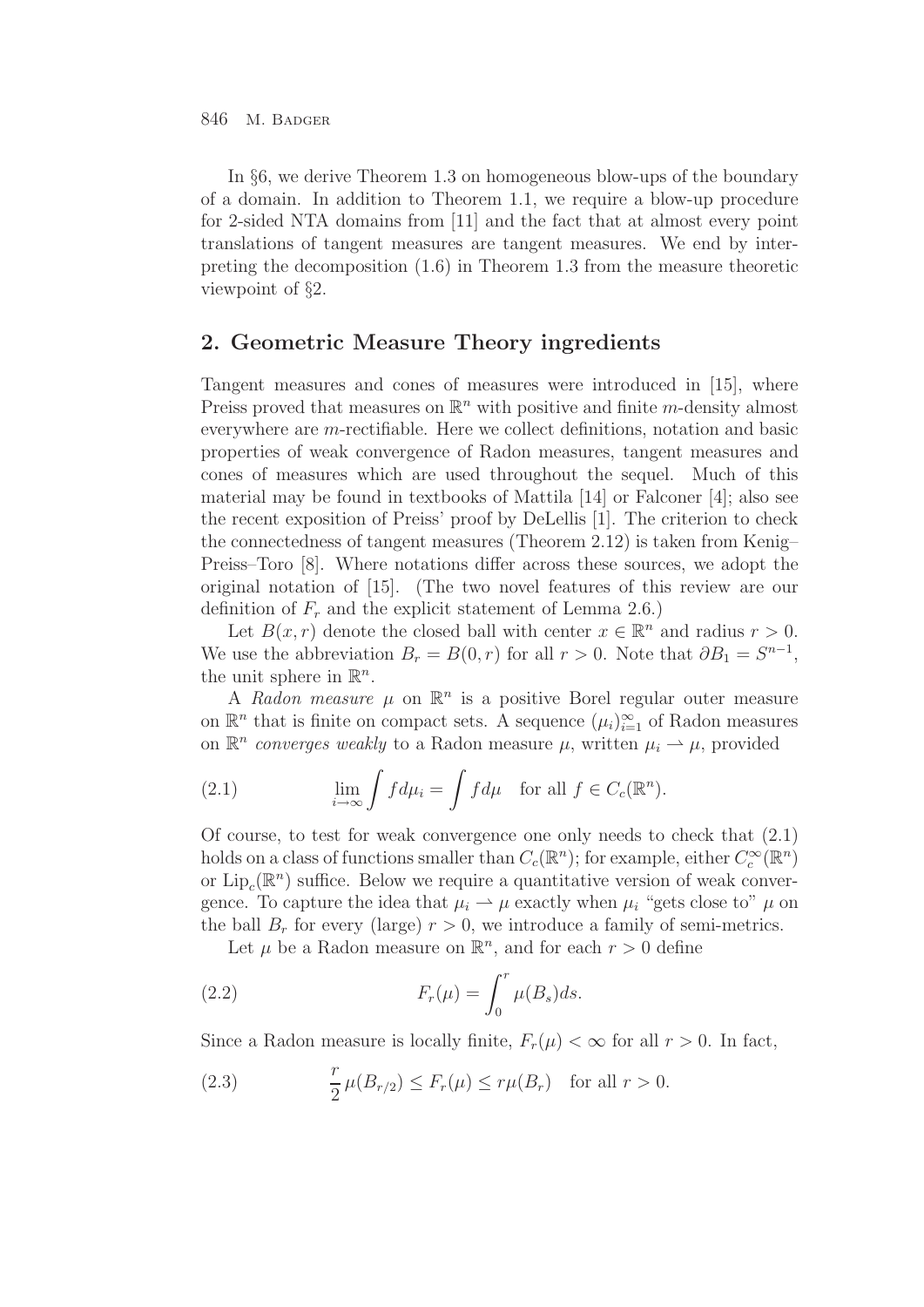If  $\mu$  and  $\nu$  are Radon measures and  $r > 0$ , we set

(2.4) 
$$
F_r(\mu, \nu) = \sup \{ \left| \int f d\mu - \int f d\nu \right| : f \ge 0, \text{ Lip } f \le 1, \text{ spt } f \subset B_r \}
$$

where  $\text{Lip } f$  and spt f denote the Lipschitz constant and the support of a function f, respectively. As an easy exercise one checks  $F_r$  is a semi-metric on the set of Radon measures on  $\mathbb{R}^n$  and a metric on the subset of measures supported in  $B_r$ . If  $r \leq s$  then  $F_r(\mu, \nu) \leq F_s(\mu, \nu)$ . Also notice that  $F_r(\mu, 0) = F_r(\mu)$ . Indeed

$$
(2.5) \quad F_r(\mu, 0) = \int \text{dist}(z, \mathbb{R}^n \setminus B_r) d\mu(z) = \int_0^r \mu\{z : \text{dist}(z, \mathbb{R}^n \setminus B_r) > s\} ds
$$

$$
= \int_0^r \mu(B_{r-s}) ds = \int_0^r \mu(B_s) ds.
$$

We now state the relationship between weak convergence of Radon measures and  $F_r$ .

**Lemma 2.1.** ([14, Lemma 14.13]) Suppose that  $\mu, \mu_1, \mu_2, \ldots$  are Radon measures on  $\mathbb{R}^n$ . Then  $\mu_i \rightharpoonup \mu$  if and only if  $\lim_{i \to \infty} F_r(\mu_i, \mu) = 0$  for all  $r > 0$ .

**Proposition 2.2.** ([15, Proposition 1.12]). The Radon measures on  $\mathbb{R}^n$  admit a complete separable metric

(2.6) 
$$
\sum_{i=1}^{\infty} 2^{-i} \min(1, F_i(\mu, \nu))
$$

whose topology is equivalent to the topology of weak convergence of Radon measures.

Remark 2.3. The family of semi-metrics  $F_r$  is related to a distance between probability measures in a compact metric space, which is known by various names in the literature. If  $X$  is a compact metric space, the Kantorovich– Rubinstein formula

(2.7) 
$$
\sup \left\{ \int f d(\mu - \nu) : \text{Lip } f \leq 1 \right\}
$$

defines a complete separable metric on the space of probability measures on  $X$  whose topology is equivalent to the weak convergence of probability measures [7]. For further discussion we refer the reader to the bibliographical notes in Chapter 6 of [16].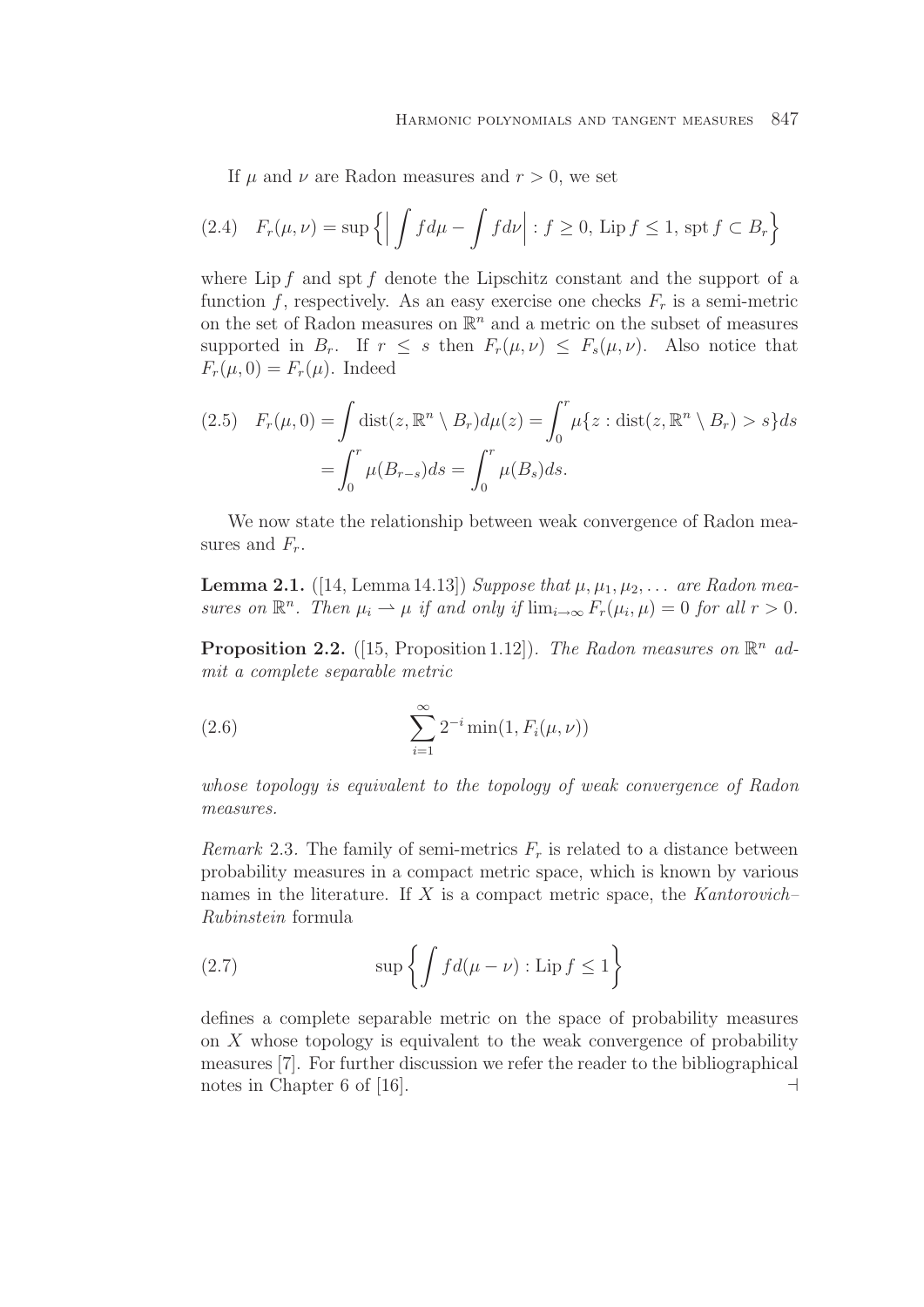Let  $x \in \mathbb{R}^n$  and  $r > 0$ . We write  $T_{x,r} : \mathbb{R}^n \to \mathbb{R}^n$  for the translation by x and dilation by  $r$ ,

(2.8) 
$$
T_{x,r}(y) = \frac{y-x}{r} \text{ for all } y \in \mathbb{R}^n.
$$

The image measure  $T_{x,r}[\mu]$  of a Radon measure  $\mu$ , which acts on a set  $E \subset \mathbb{R}^n$ by

(2.9) 
$$
T_{x,r}[\mu](E) = \mu(T_{x,r}^{-1}(E)) = \mu(x + rE),
$$

is also Radon since  $T_{x,r}$  is a homeomorphism. In the case  $E = B_1$ , we interpret (2.9) as saying  $T_{x,r}[\mu]$  "blows-up"  $B(x, r)$  (for r small) to the unit ball  $B_1$  in the sense that  $\mu(B(x, r)) = T_{x,r}[\mu](B_1)$ . Integration against  $T_{x,r}[\mu]$ obeys

(2.10) 
$$
\int f(z)dT_{x,r}[\mu](z) = \int f\left(\frac{z-x}{r}\right)d\mu(z)
$$

whenever at least one of the integrals is defined. Let us pause to record a few simple but highly useful calculations.

**Lemma 2.4.** (Composition Laws). For all  $x \in \mathbb{R}^n$ , for all  $r, s > 0$  and all measures  $\mu, \nu,$ 

- 1.  $T_{x,rs} = T_{0,s} \circ T_{x,r}$ ,
- 2.  $T_{x,rs}[\mu] = T_{0,s}[T_{x,r}[\mu]]$
- 3.  $F_{rs}(\mu) = sF_r(T_{0,s}[\mu]),$
- 4.  $F_{rs}(\mu, \nu) = s F_r(T_{0,s}[\mu], T_{0,s}[\nu]).$

We can now present a definition of tangent measure. The basic idea is to take a sequence of blow-ups  $T_{x,r_i}[\mu]$  as  $r_i > 0$  shrinks to zero and then normalize by some constants  $c_i > 0$  so that the limit converges.

**Definition 2.5.** Let  $\mu$  be a non-zero Radon measure and let  $x \in \text{spt } \mu$ . We say a non-zero Radon measure  $\nu$  is a *tangent measure* of  $\mu$  at x and write  $\nu \in \text{Tan}(\mu, x)$  if there exists sequences  $r_i \downarrow 0$  and  $c_i > 0$  such that

$$
(2.11) \t\t c_i T_{x,r_i}[\mu] \rightharpoonup \nu.
$$

The set of tangent measures at a point is non-empty under mild assumptions on the measure. For example, if  $x \in \text{spt } \mu$  and one of the conditions

- $\overline{D}^s(\mu, x) = \limsup_{r \downarrow 0} \mu(B(x, r))/r^s \in (0, \infty)$  for some  $0 < s < \infty$
- $\limsup_{r\downarrow 0} \mu(B(x, 2r))/\mu(B(x, r)) < \infty$

hold, then  $Tan(\mu, x) \neq \emptyset$  by the weak compactness of Radon measures.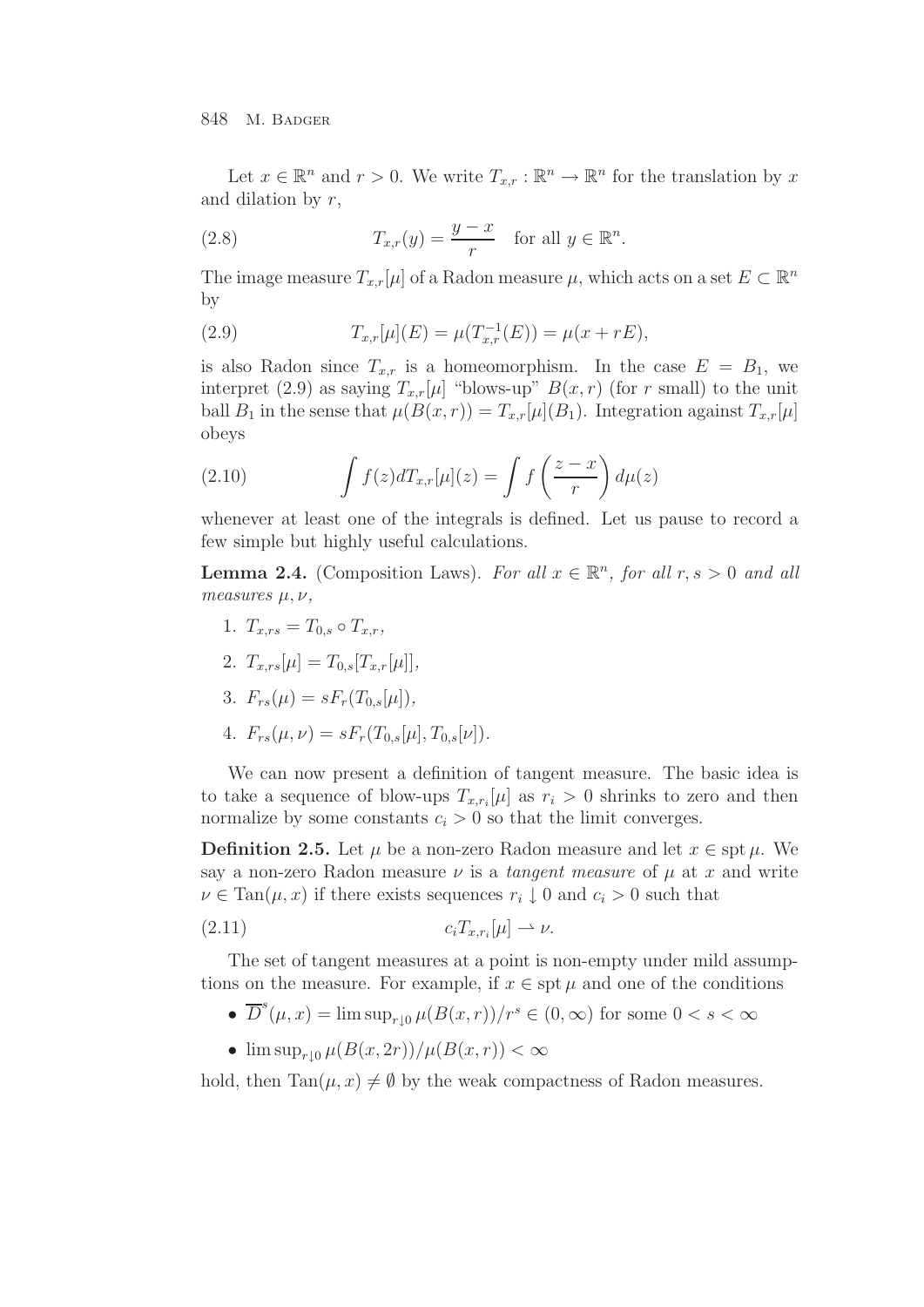Taking blow-ups of a measure at a point is closed in the sense that tangent measures to tangent measures are tangent measures. We need two formulations of this principle.

**Lemma 2.6.** Let  $\mu$  be a non-zero Radon measure on  $\mathbb{R}^n$  and let  $x \in \text{spt } \mu$ . If  $\nu \in \text{Tan}(\mu, x)$ , then  $\text{Tan}(\nu, 0) \subset \text{Tan}(\mu, x)$ .

**Proof.** Let  $\rho \in \text{Tan}(\nu, 0)$ . Let  $r_i, s_i \downarrow 0$  and  $c_i, d_i > 0$  be sequences such that  $c_i T_{x,r_i}[\mu] \rightharpoonup \nu$  and  $d_i T_{0,s_i}[\nu] \rightharpoonup \rho$ . Since  $c_i T_{x,r_i}[\mu] \rightharpoonup \nu$ , Lemma 2.1 implies that  $\lim_{i\to\infty} F_1(c_iT_{x,r_i}[\mu],\nu) = 0$ . Choose a subsequence  $(c_{i(j)}, r_{i(j)})$  of  $(c_i, r_i)$ such that

(2.12) 
$$
F_1(c_{i(j)}T_{x,r_{i(j)}}[\mu],\nu) \leq \frac{1}{j} \left(\frac{s_j}{d_j}\right).
$$

After relabeling  $(c_{i(i)}, r_{i(i)})$ , we may assume that

(2.13) 
$$
F_1(c_j T_{x,r_j}[\mu], \nu) \leq \frac{1}{j} \left( \frac{s_j}{d_j} \right).
$$

Fix  $r > 0$ . Since  $F_r$  is a semi-metric,

$$
(2.14) F_r(c_j d_j T_{x,r_js_j}[\mu], \rho) \leq F_r(c_j d_j T_{x,r_js_j}[\mu], d_j T_{0,s_j}[\nu]) + F_r(d_j T_{0,s_j}[\nu], \rho).
$$

On one hand,  $\lim_{j\to\infty} F_r(d_jT_{0,s_j}[\nu], \rho) = 0$  since  $d_jT_{0,s_j}[\nu] \to \rho$ . On the other hand, for all j sufficiently large such that  $s_i r \leq 1$ ,

$$
(2.15) \qquad F_r(c_j d_j T_{x, r_j s_j} [\mu], d_j T_{0, s_j} [\nu]) = d_j F_r(T_{0, s_j} [c_j T_{x, r_j} [\mu]], T_{0, s_j} [\nu])
$$

$$
= \frac{d_j}{s_j} F_{s_j r}(c_j T_{x, r_j} [\mu], \nu) \le \frac{d_j}{s_j} F_1(c_j T_{x, r_j} [\mu], \nu) \le \frac{1}{j}.
$$

Hence  $\lim_{j\to\infty} F_r(c_j d_j T_{x,r_js_j}[\mu], \rho) = 0$ . Since  $r > 0$  was arbitrary, we get  $c_j d_j T_{x,r_i s_j}[\mu] \rightharpoonup \rho$ . Therefore, Tan $(\nu, 0) \subset \text{Tan}(\mu, x)$ .

**Theorem 2.7.** ([14, Theorem 14.16]). Let  $\mu$  be a non-zero Radon measure. At  $\mu$ -a.e.  $x \in \text{spt } \mu$  the following holds: if  $\nu \in \text{Tan}(\mu, x)$  and  $y \in \text{spt } \nu$ , then

- (1)  $T_{y,1}[\nu] \in \text{Tan}(\mu, x),$
- (2)  $\text{Tan}(\nu, y) \subset \text{Tan}(\mu, x)$ .

**Proof Sketch.** The proof of (1) uses the separability of Radon measures in the topology generated by the semi-metrics  $F_r$ . Statement (2) follows quickly from (1), the composition law  $T_{y,r_i}[\nu] = T_{0,r_i}[T_{y,1}[\nu]]$  and Lemma 2.6.

Next we introduce cones of measures or collections of measures which are invariant under scaling.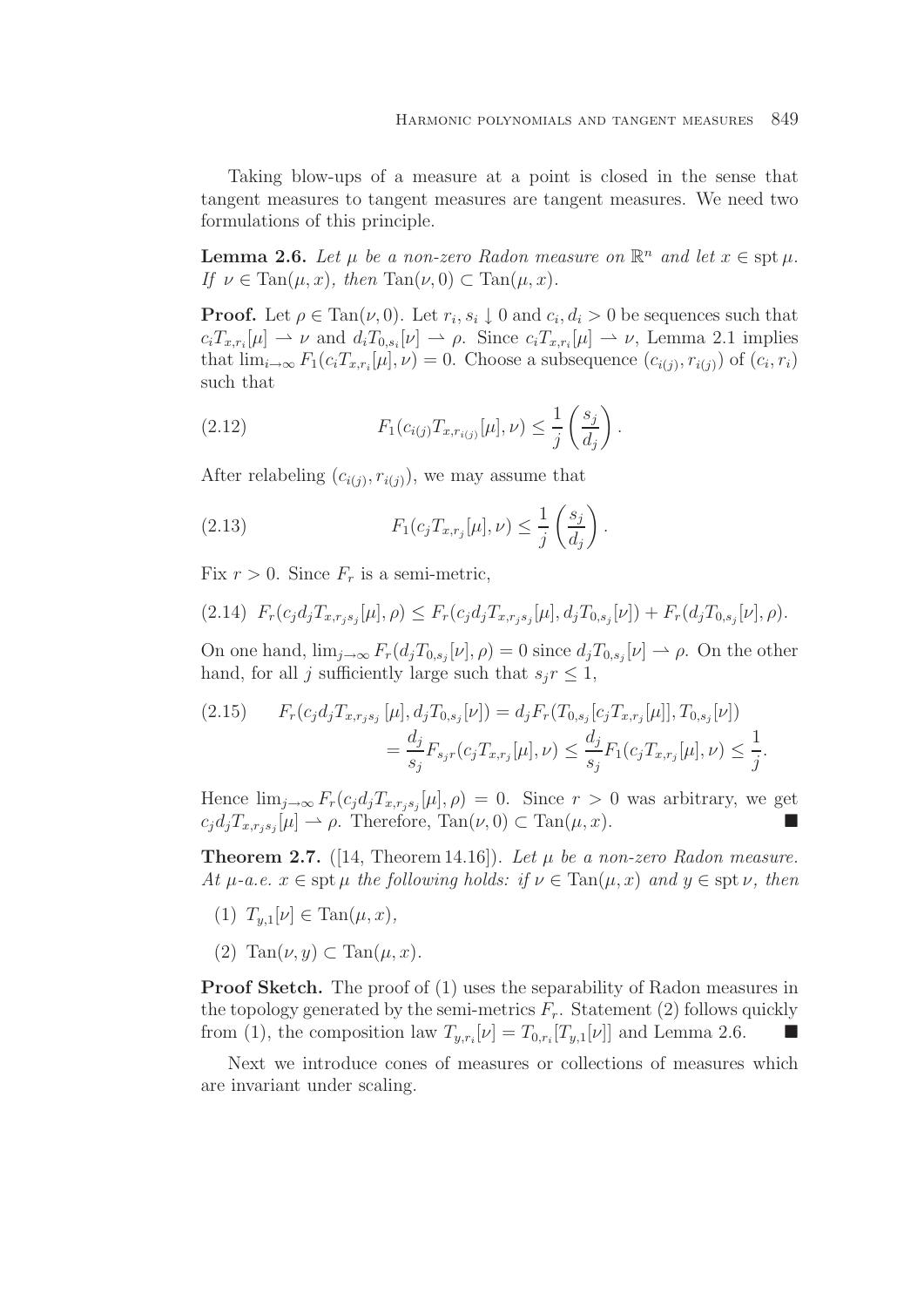**Definition 2.8.** A collection M of non-zero Radon measures on  $\mathbb{R}^n$  is a cone provided whenever  $\psi \in \mathcal{M}$  and  $c > 0$  then  $c\psi \in \mathcal{M}$ . A cone M is a d-cone (or dilation invariant) if furthermore  $\psi \in \mathcal{M}$  and  $r > 0$  imply  $T_{0,r}[\psi] \in \mathcal{M}$ . We also require that  $\mathcal{M} \neq \emptyset$ .

The technical advantage of working with dilation invariant cones is a simple observation. If M is a d-cone of Radon measures, then for all  $r > 0$ there is  $\mu \in \mathcal{M}$  such that  $F_r(\mu) > 0$ . Indeed take any  $\psi \in \mathcal{M}$ . Then  $F_s(\psi) > 0$  for some  $s > 0$  because  $\psi \neq 0$ . For any  $r > 0$ ,

(2.16) 
$$
F_r(T_{0,s/r}[\psi]) = \frac{r}{s} F_{r(s/r)}(\psi) = \frac{r}{s} F_s(\psi) > 0.
$$

Since M is closed under dilations,  $\psi_r = T_{0,s/r}[\psi] \in \mathcal{M}$  satisfies  $F_r(\psi_r) > 0$ . In particular, since  $F_1(\psi_1) > 0$  and M is closed under scaling the following set is non-empty.

**Definition 2.9.** The basis of a d-cone M is the subset  $\{\psi \in \mathcal{M} : F_1(\psi) = 1\}$ .

**Lemma 2.10.** ([15, Remark 2.1]). Let  $M$  be a d-cone. In the topology of weak convergence of Radon measures, M is relatively closed (relatively compact) in the collection of all non-zero Radon measures if and only if the basis of M is closed (compact).

We are already familiar with the canonical example of a dilation invariant cone.

**Lemma 2.11.** ([15, Remark 2.3]). If  $\text{Tan}(\mu, x) \neq \emptyset$ , then  $\text{Tan}(\mu, x)$  is a d-cone with a closed basis.

Following [15] we define a normalized version of  $F_r$  for the distance of a measure to a d-cone of measures as follows. Let  $r > 0$  and suppose  $\sigma$  is a measure such that  $F_r(\sigma) > 0$ . If M is any d-cone, the "distance" of  $\sigma$  to M at scale  $r$  is given by

(2.17) 
$$
d_r(\sigma, \mathcal{M}) = \inf \left\{ F_r\left(\frac{\sigma}{F_r(\sigma)}, \psi\right) : \psi \in \mathcal{M} \text{ and } F_r(\psi) = 1 \right\}.
$$

If  $F_r(\sigma) = 0$  we set  $d_r(\sigma, \mathcal{M}) = 1$ . Our main use for  $d_r$  is to detect, given a pair of nested cones  $\mathcal{M}_1 \subset \mathcal{M}_2$ , if  $\mathcal{M}_1$  is separated from  $\mathcal{M}_2 \setminus \mathcal{M}_1$ .

**Theorem 2.12.** ([8, Corollary 2.1]). Let F and M be d-cones,  $\mathcal{F} \subset \mathcal{M}$ . Assume that

- (1) Both  $F$  and  $M$  have compact bases,
- (2) There exists  $\epsilon_0 > 0$  such that whenever  $\psi \in \mathcal{M}$  and  $d_r(\psi, \mathcal{F}) < \epsilon_0$  for all  $r \geq r_0$  then  $\psi \in \mathcal{F}$ .
- If  $\text{Tan}(\mu, x) \subset \mathcal{M}$  and  $\text{Tan}(\mu, x) \cap \mathcal{F} \neq \emptyset$ , then  $\text{Tan}(\mu, x) \subset \mathcal{F}$ .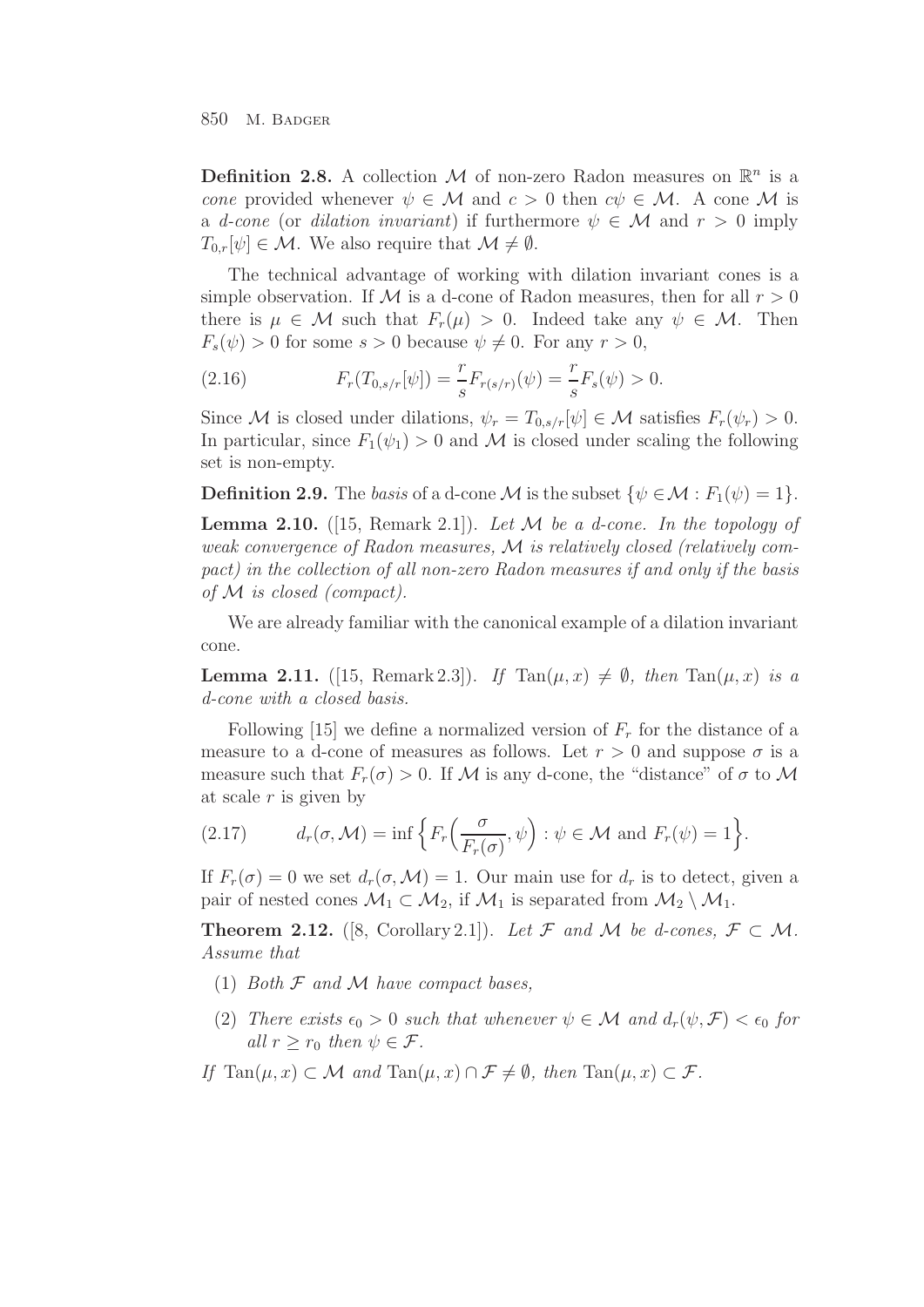We end this review with two conditions that ensure a d-cone has a compact basis. Additional criterion may be found in [15].

**Proposition 2.13.** ([15, Proposition 2.2]). Assume  $\mathcal M$  is a d-cone with a closed basis. Then  $M$  has a compact basis if and only if there exists a finite number  $q \ge 1$  such that  $\psi(B(0, 2r)) \le q\psi(B(0, r))$  for all  $\psi \in \mathcal{M}$  and  $r > 0$ .

**Corollary 2.14.** ([15, Corollary 2.7]). Let  $\mu$  be a non-zero Radon measure. If  $x \in \operatorname{spt} \mu$  and  $\limsup_{r \to 0} \mu(B(x, 2r))/\mu(B(x, r)) < \infty$  then  $\operatorname{Tan}(\mu, x)$  has a compact basis.

# **3. Inequalities for spherical harmonics**

A well known fact about harmonic functions is that the derivatives of a function at a point are controlled by the  $L^{\infty}$ -norm of the function in a surrounding ball, in a uniform way depending on the distance of the point to the boundary. Starting from local estimates for the derivatives of harmonic functions on  $B_2$  at points of  $S^{n-1}$ , we derive several inequalities for *spherical* harmonics (homogeneous harmonic polynomials on  $\mathbb{R}^n$  restricted to  $S^{n-1}$ ) of a given degree.

**Lemma 3.1.** Let u be a real-valued harmonic function on  $B_2 = B(0, 2)$ . For all  $\theta \in S^{n-1}$  and every multi-index  $\alpha$ ,

(3.1) 
$$
|D^{\alpha}u(\theta)| \le (2^{n+1}n|\alpha|)^{|\alpha|} \|u\|_{L^{\infty}(\partial B_2)}.
$$

**Proof.** For example, by Theorem 7 in §2.2 of [2] with  $r = 1$ ,

(3.2) 
$$
|D^{\alpha}u(\theta)| \leq \frac{(2^{n+1}n|\alpha|)^{|\alpha|}}{\omega_n} ||u||_{L^1(B(\theta,1))}
$$

where  $\omega_n = \mathcal{L}^n(B(0, 1))$  denotes the volume of the unit ball in  $\mathbb{R}^n$ . The claim follows since  $||u||_{L^1(B(\theta,1))} \leq \omega_n ||u||_{L^{\infty}(B(\theta,1))} \leq \omega_n ||u||_{L^{\infty}(\partial B_2)}$ , where the last inequality holds by the maximum principle. -

Uniformly bounded spherical harmonics of degree  $k$  have a uniform Lipschitz constant.

**Proposition 3.2.** Let  $n \geq 2$  and  $k \geq 1$ . There exists a constant  $A_{n,k} > 1$ such that for every homogeneous harmonic polynomial  $h : \mathbb{R}^n \to \mathbb{R}$  of degree k and every  $\theta_1, \theta_2 \in S^{n-1}$ ,

(3.3) 
$$
|h(\theta_1) - h(\theta_2)| \leq A_{n,k} ||h||_{L^{\infty}(S^{n-1})} |\theta_1 - \theta_2|.
$$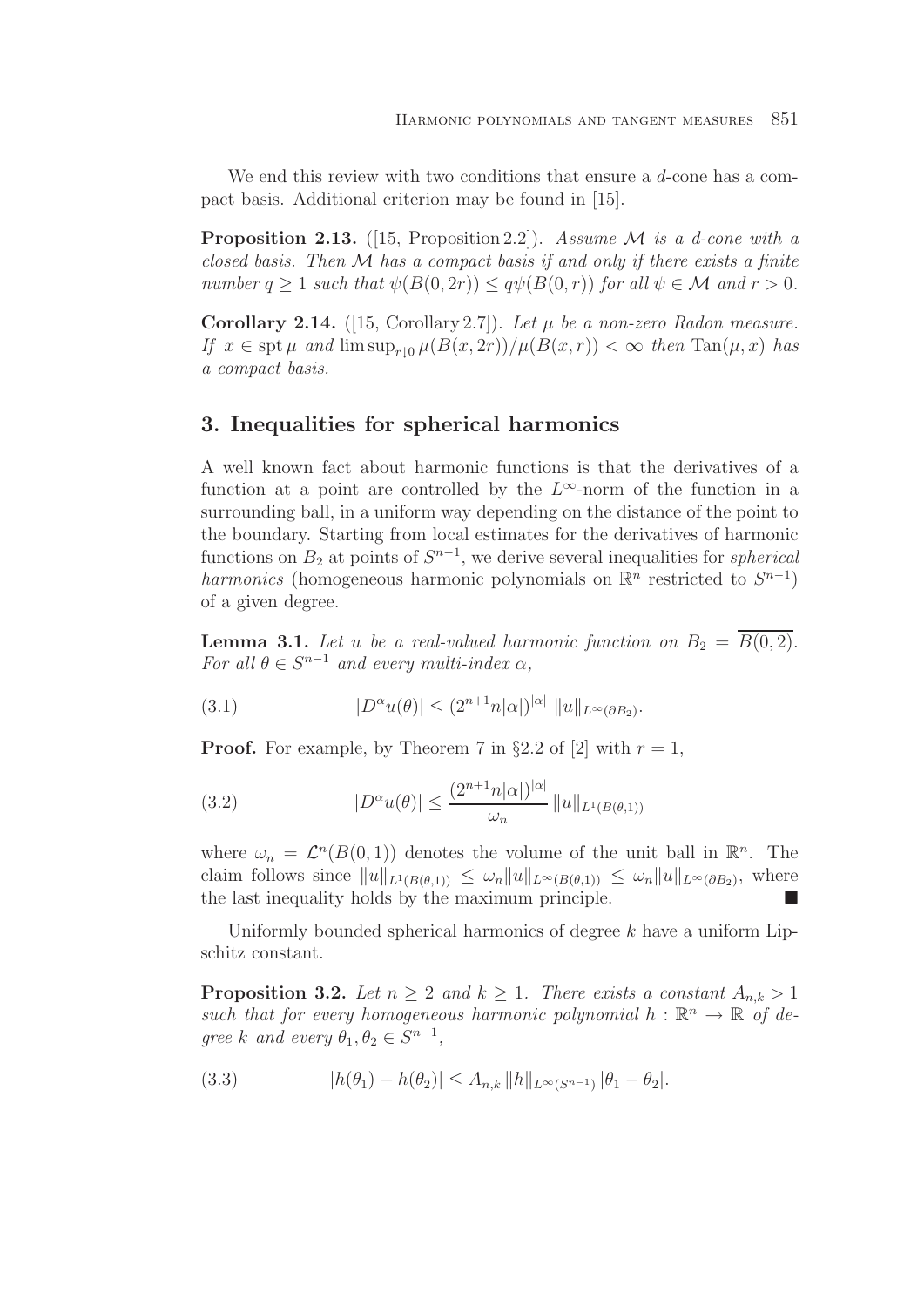**Proof.** Write  $M = ||h||_{L^{\infty}(S^{n-1})}$ . If  $|\theta_1 - \theta_2| \geq 1$  then  $|h(\theta_1) - h(\theta_2)| \leq 2M$  $\leq 2M|\theta_1-\theta_2|.$ 

Suppose that  $|\theta_1 - \theta_2| \leq 1$ . By Lemma 3.1,

$$
(3.4) \quad |D^{\alpha}h(\theta_2)| \le (2^{n+1}n|\alpha|)^{|\alpha|} ||h||_{L^{\infty}(\partial B_2)} = (2^{n+1}n|\alpha|)^{|\alpha|}2^k M \le (2^{n+2}nk)^k M
$$

for every multi-index  $\alpha$  with  $|\alpha| \leq k$ , where  $||h||_{L^{\infty}(\partial B_2)} = 2^k M$  since h is homogeneous of degree k. Expanding h in a Taylor series about  $\theta_2$ ,

(3.5) 
$$
h(\theta) - h(\theta_2) = \sum_{1 \leq |\alpha| \leq k} \frac{D^{\alpha}h(\theta_2)}{\alpha!} (\theta - \theta_2)^{\alpha}.
$$

Evaluating (3.5) at  $\theta = \theta_1$  and applying the estimate (3.4),

$$
(3.6) \quad |h(\theta_1) - h(\theta_2)| \le \sum_{1 \le |\alpha| \le k} \frac{(2^{n+2}nk)^k M}{\alpha!} \left| (\theta_1 - \theta_2)^{\alpha} \right| \le A_{n,k} M |\theta_1 - \theta_2|
$$

where  $A_{n,k} = (2^{n+2}nk)^k \sum_{1 \leq |\alpha| \leq k} (\alpha!)^{-1}$ .

The next inequality roughly says that a spherical harmonic takes its "big values" on a "big piece" of the unit sphere. Here  $\sigma$  denotes surface measure on  $S^{n-1}$  with total mass  $\sigma(S^{n-1}) = \sigma_{n-1} = n\omega_n$ .

**Corollary 3.3.** Let  $n \geq 2$  and  $k \geq 1$ . There exists a constant  $l_{n,k} > 0$  such that for every homogeneous harmonic polynomial  $h : \mathbb{R}^n \to \mathbb{R}$  of degree k,

(3.7) 
$$
\sigma \{ \theta \in S^{n-1} : |h(\theta)| \ge \frac{1}{2} ||h||_{L^{\infty}(S^{n-1})} \} \ge l_{n,k}.
$$

**Proof.** Choose  $\theta_0 \in S^{n-1}$  such that  $|h(\theta_0)| = ||h||_{L^{\infty}(S^{n-1})} = M$ . By Proposition 3.2,

(3.8) 
$$
|h(\theta)| \ge |h(\theta_0)| - |h(\theta) - h(\theta_0)| \ge M(1 - A_{n,k}|\theta - \theta_0|).
$$

If  $|\theta - \theta_0| \leq 1/2A_{n,k}$ , then  $|h(\theta)| \geq M/2$ . That is, the set  $\{\theta \in S^{n-1} : |h(\theta)| \geq$  $M/2$ } contains the surface ball  $\Delta(\theta_0, 1/2A_{n,k})$ . Thus  $l_{n,k} = \sigma(\Delta(\theta_0, 1/2A_{n,k}))$ suffices.

Thus spherical harmonics of degree  $k$  satisfy a reverse Hölder inequality.

**Corollary 3.4.** Let  $n \geq 2$  and  $k \geq 1$ . There exists a constant  $B_{n,k} > 1$  such that for every homogeneous harmonic polynomial  $h : \mathbb{R}^n \to \mathbb{R}$  of degree k,

$$
(3.9) \t\t\t ||h||_{L^{\infty}(S^{n-1})} \leq B_{n,k} ||h||_{L^{1}(S^{n-1})}.
$$

**Proof.** Let  $\Gamma = \{ \theta \in S^{n-1} : |h(\theta)| \ge \frac{1}{2} ||h||_{L^{\infty}(S^{n-1})} \}$ . By Corollary 3.3,

$$
(3.10) \t\t ||h||_{L^{1}(S^{n-1})} \ge \frac{1}{2} ||h||_{L^{\infty}(S^{n-1})} \sigma(\Gamma) \ge \frac{l_{n,k}}{2} ||h||_{L^{\infty}(S^{n-1})}
$$

and  $B_{n,k} = 2/l_{n,k}$  suffices.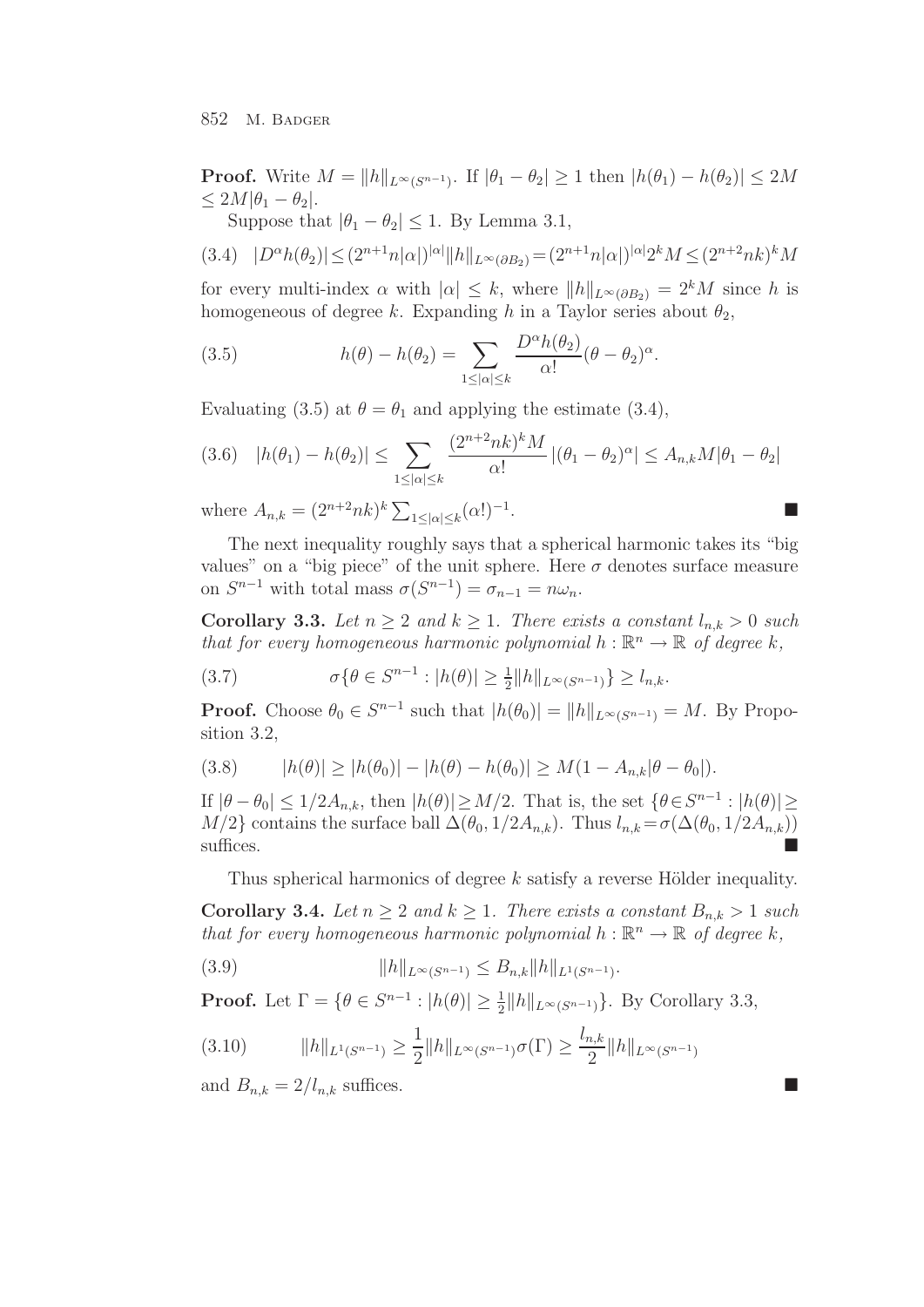## **4. Polynomial harmonic measures**

A harmonic polynomial  $h : \mathbb{R}^n \to \mathbb{R}$  of degree d decomposes as

(4.1) 
$$
h = h_d + h_{d-1} + \cdots + h_0
$$

where each non-zero term  $h_i$  is a homogenous harmonic polynomial of degree *i*. If  $h = \sum_{|\alpha| \le d} c_{\alpha} x^{\alpha}$  is any polynomial, assign  $h_i = \sum_{|\alpha|=i} c_{\alpha} x^{\alpha}$ . When  $h$  is harmonic,

$$
(4.2) \t\t 0 = \Delta h_d + \Delta h_{d-1} + \cdots + \Delta h_2.
$$

Since  $\Delta h_i$  is the sum of monomials of degree  $i-2$ , the right hand side of (4.2) vanishes only if  $\Delta h_i = 0$  for all  $i \leq d$ .

Recall that the collections  $\mathcal{P}_d$  and  $\mathcal{F}_k$  of polynomial harmonic measures were defined by

•  $\mathcal{P}_d = \{\omega_h : h \text{ is a non-zero harmonic polynomial}\}$ 

of degree  $\leq d$  and  $h(0) = 0$ .

•  $\mathcal{F}_k = {\omega_h : h$  is a homogenous harmonic polynomial of degree  $k$ .

Our first observation is that  $\mathcal{P}_d$  and  $\mathcal{F}_k$  fit into the framework of Section 2.

**Lemma 4.1.**  $\mathcal{P}_d$  and  $\mathcal{F}_k$  are dilation invariant cones.

**Proof.** Suppose  $\omega$  is associated to a harmonic polynomial  $h = h_d + \cdots + h_1$ and let  $c, r > 0$ . We claim  $cT_{0,r}[\omega]$  is harmonic measure associated to  $g(x) = cr^n h(rx)$  where  $\Delta g = cr^{n+d} \Delta h_d + \cdots + cr^{n+2} \Delta h_2 = 0$  by the remark following (4.2). For any  $\varphi \in C_c^{\infty}(\mathbb{R}^n)$ ,

$$
\int_{\{g>0\}} g(x)\Delta\varphi(x)dx = \int_{r^{-1}\{h>0\}} cr^n h(rx)\Delta\varphi(x)dx
$$
\n(4.3)\n
$$
= c \int_{\{h>0\}} h(y)\Delta\varphi(r^{-1}y)dy = c \int_{\{h=0\}} \varphi(r^{-1}y)d\omega(y)
$$
\n
$$
= c \int_{r^{-1}\{h=0\}} \varphi(x)dT_{0,r}[\omega](x) = c \int_{\{g=0\}} \varphi(x)dT_{0,r}[\omega](x).
$$

Since g has the same degree as h and g is homogeneous if h is homogeneous,  $\mathcal{P}_d$  and  $\mathcal{F}_k$  are dilation invariant cones.

Here is a practical formula to compute  $\omega_h$  on balls  $B_r$  centered at the origin in terms of the surface measure  $\sigma$  on the boundary  $\partial B_r$ . Throughout this section  $\Omega^{\pm}$  denotes the open sets of positive and negative values of h,  $\Omega^{\pm} = \{h^{\pm} > 0\}.$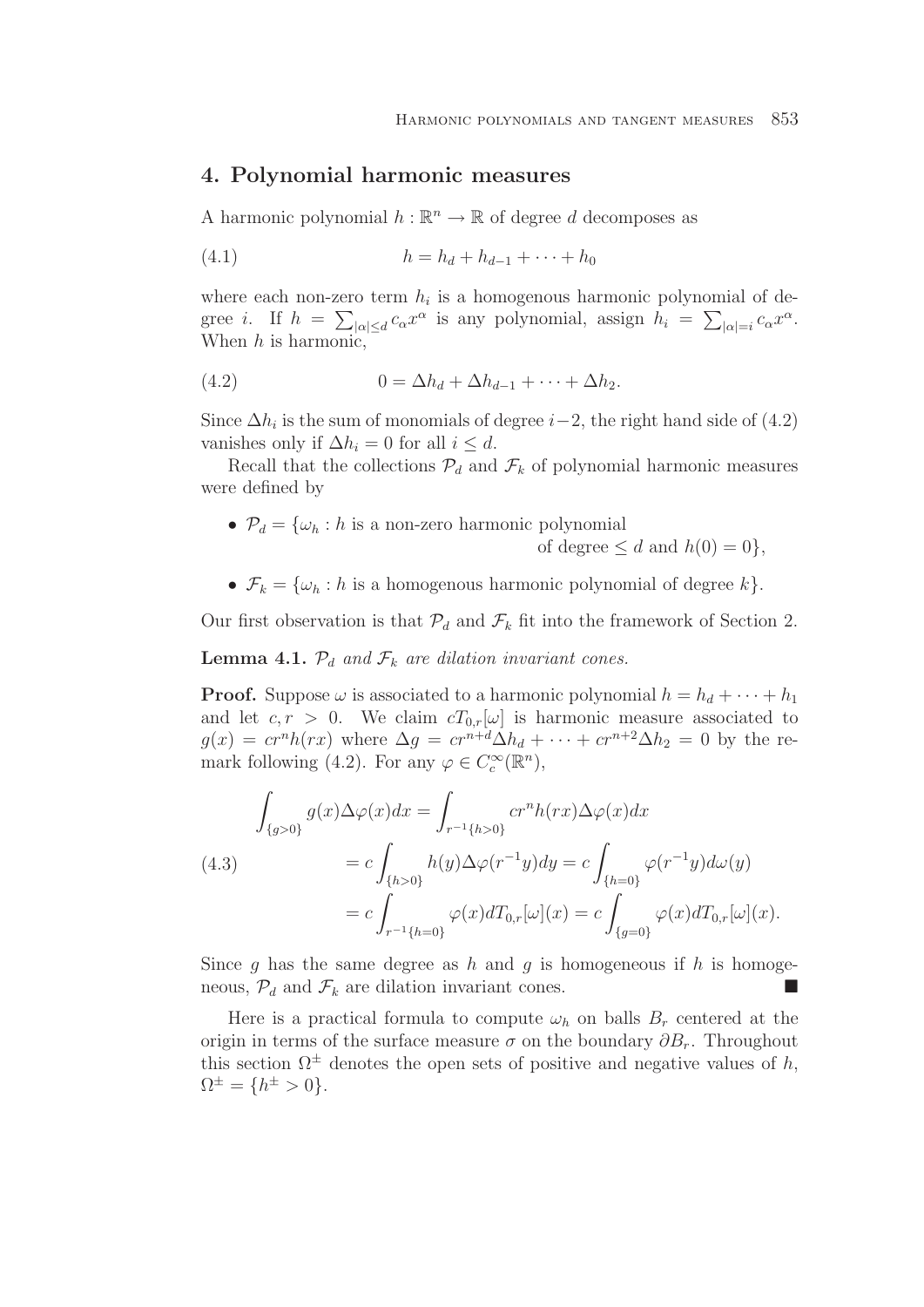**Lemma 4.2.** Let  $h : \mathbb{R}^n \to \mathbb{R}$  be a harmonic polynomial such that  $h(0) = 0$ . For any  $r > 0$ ,

(4.4) 
$$
\omega_h(B_r) = \int_{\partial B_r \cap \Omega^+} \frac{\partial h^+}{\partial r} d\sigma = \int_{\partial B_r \cap \Omega^-} \frac{\partial h^-}{\partial r} d\sigma.
$$

If  $h$  is homogeneous of degree  $k$ , then

(4.5) 
$$
\omega_h(B_r) = \frac{k}{2} r^{n+k-2} ||h||_{L^1(S^{n-1})}.
$$

**Proof.** By a result of Hardt and Simon [5], the zero set of a harmonic polynomial is smooth away from a rectifiable subset of dimension at most  $n - 2$ . Hence, for any harmonic polynomial  $h : \mathbb{R}^n \to \mathbb{R}$  with  $h(0) = 0$ , the set  $B_r \cap \Omega^{\pm}$  is non-empty and has locally finite perimeter. By the generalized Gauss-Green theorem (c.f. Chapter 5 of [2]),

(4.6) 
$$
\int_{\partial (B_r \cap \Omega^{\pm})} \frac{\partial h^{\pm}}{\partial \nu^{\pm}} d\sigma = \int_{B_r \cap \partial \Omega^{\pm}} \Delta h^{\pm} = 0
$$

where  $\nu^{\pm}$  denotes the unique outer unit normal that is defined at  $\sigma$ -a.e.  $Q \in \partial (B_r \cap \Omega^{\pm})$ . Thus, writing  $\partial (B_r \cap \Omega^{\pm}) = (\partial B_r \cap \Omega^{\pm}) \cup (B_r \cap \partial \Omega^{\pm})$ ,

(4.7) 
$$
\int_{\partial B_r \cap \Omega^{\pm}} \frac{\partial h^{\pm}}{\partial r} d\sigma = - \int_{B_r \cap \partial \Omega^{\pm}} \frac{\partial h^{\pm}}{\partial \nu^{\pm}} d\sigma = \omega_h(B_r)
$$

as desired.

Summing the two formulas in (4.4),

(4.8) 
$$
2\omega_h(B_r) = \int_{\partial B_r \cap \Omega^+} \frac{\partial h^+}{\partial r} d\sigma + \int_{\partial B_r \cap \Omega^-} \frac{\partial h^-}{\partial r} d\sigma.
$$

If  $h(r\theta) = r^k h(\theta)$ , then  $\partial_r h(r\theta) = kr^{k-1}h(\theta)$  and  $r\theta \in \Omega^{\pm}$  if and only if  $\theta \in \Omega^{\pm}$ . Hence

(4.9) 
$$
2\omega_h(B_r) = \int_{\partial B_r \cap \Omega^+} kr^{k-1}h^+(\theta)d\sigma + \int_{\partial B_r \cap \Omega^-} kr^{k-1}h^-(\theta)d\sigma = \int_{\partial B_r} kr^{k-1}|h(\theta)|d\sigma = kr^{n+k-2} \int_{\partial B_1} |h(\theta)|d\sigma
$$

whenever h is homogeneous of degree k.

A consequence of (4.5) is that the measures in  $\mathcal{F}_k$  are uniformly doubling at the origin, i.e. for any  $\omega \in \mathcal{F}_k$  and  $r > 0$ ,

(4.10) 
$$
\frac{\omega(B_{2r})}{\omega(B_r)} = 2^{n+k-2} < \infty.
$$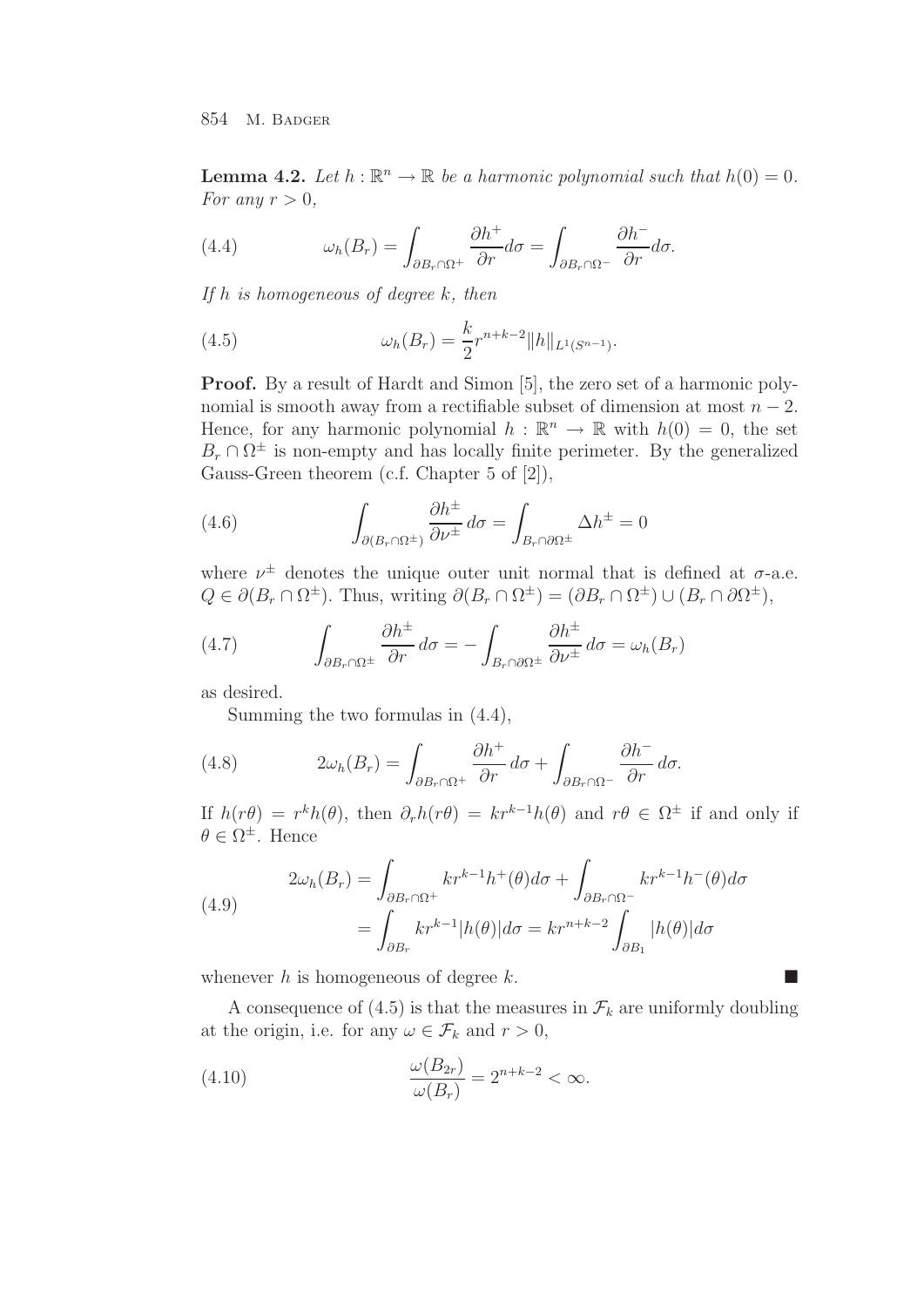We now investigate the doubling properties of measures associated to arbitrary harmonic polynomials. The inequality for spherical harmonics in Corollary 3.3 is key.

**Lemma 4.3.** Let  $h : \mathbb{R}^n \to \mathbb{R}$  be a harmonic polynomial of degree  $d \geq 1$ with  $h(0) = 0$ . There exists  $r_1 = r_1(n, d, \zeta(h)) \geq 1$  such that for all  $r > r_1$ ,

$$
(4.11) \frac{l_{n,d}}{4} \cdot dr^{n+d-2} \|h_d\|_{L^{\infty}(S^{n-1})} \le \omega_h(B_r) \le \frac{3\sigma_{n-1}}{2} \cdot dr^{n+d-2} \|h_d\|_{L^{\infty}(S^{n-1})}.
$$

Here  $\zeta(h) = \max_{1 \leq k \leq d-1} ||h_k||_{L^{\infty}(S^{n-1})}/||h_d||_{L^{\infty}(S^{n-1})}.$ 

**Proof.** Without loss of generality assume  $M = ||h_d||_{L^{\infty}(S^{n-1})} = ||h_d^+||_{L^{\infty}(S^{n-1})};$ that is, the maximum of the homogeneous part  $h_d$  of h over  $S^{n-1}$  is obtained at a positive value. Writing  $h$  in polar coordinates,

(4.12) 
$$
h(r\theta) = r^d h_d(\theta) + r^{d-1} h_{d-1}(\theta) + \dots + rh_1(\theta),
$$

(4.13) 
$$
\frac{\partial h}{\partial r}(r\theta) = dr^{d-1}h_d(\theta) + (d-1)r^{d-2}h_{d-1}(\theta) + \cdots + h_1(\theta).
$$

Let  $r > 1$ . Then  $\frac{1}{r} + \cdots + \left(\frac{1}{r}\right)^{d-1} \leq \sum_{i=1}^{\infty} \left(\frac{1}{r}\right)^i = \frac{1}{r-1}$  and with  $\zeta(h)$  defined as above,

(4.14) 
$$
\left| \frac{r^{d-1}h_{d-1}(\theta) + \dots + rh_1(\theta)}{r^d} \right| \leq M\zeta(h)\left(\frac{1}{r} + \dots + \frac{1}{r^{d-1}}\right) \leq \frac{M\zeta(h)}{r-1},
$$

$$
(4.15) \qquad \left| \frac{(d-1)r^{d-2}h_{d-1}(\theta) + \dots + h_1(\theta)}{r^{d-1}} \right| \le dM\zeta(h)\left(\frac{1}{r} + \dots + \frac{1}{r^{d-1}}\right) \le \frac{dM\zeta(h)}{r-1}.
$$

If  $r\theta \in \partial B_r \cap \Omega^+$ , then  $h(r\theta) > 0$  and by (4.12) and (4.14),

(4.16) 
$$
h_d(\theta) > -\frac{r^{d-1}h_{d-1}(\theta) + \dots + rh_1(\theta)}{r^d} \ge -\frac{M\zeta(h)}{r-1}.
$$

Similarly, for all  $r > 1$  and  $\theta \in S^{n-1}$ , by (4.13) and (4.15),

$$
(4.17) \t dr^{d-1} \left( h_d(\theta) - \frac{M\zeta(h)}{r-1} \right) \leq \frac{\partial h}{\partial r}(r\theta) \leq dr^{d-1} \left( h_d(\theta) + \frac{M\zeta(h)}{r-1} \right).
$$

To estimate  $\omega_h(B_r)$  for  $r \gg 1$ , we will combine (4.4), (4.16) and (4.17) with Corollary 3.3. By the latter, the set  $\Gamma = \{ \theta \in S^{n-1} : h_d(\theta) \geq M/2 \}$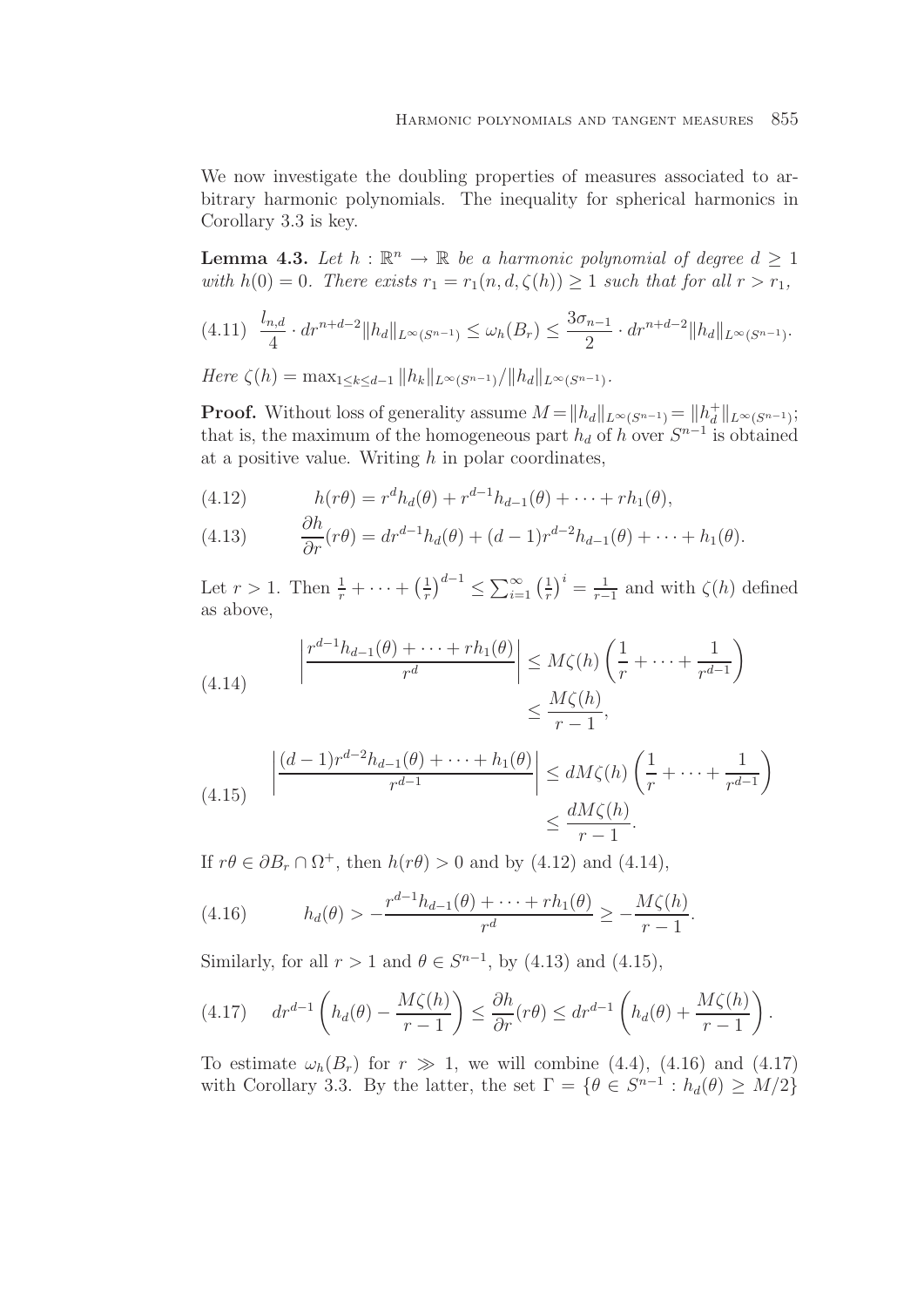has surface measure  $\sigma(\Gamma) \geq l_{n,d}$ . Note that  $r \Gamma \subset \partial B_r \cap \Omega^+$  provided that  $r > 1+2\zeta(h)$ , since  $h(r\theta) \geq r^d(h_d(\theta) - M\zeta(h)/(r-1))$ , again by (4.12) and (4.14). Put  $\Lambda_r = (\partial B_r \cap \Omega^+) \setminus r\Gamma$ . Then, by (4.4) and (4.17),

$$
(4.18) \qquad \omega_h(B_r) \ge dr^{d-1} \int_{\partial B_r \cap \Omega^+} \left( h_d(\theta) - \frac{M\zeta(h)}{r-1} \right) d\sigma
$$
\n
$$
(4.19) \qquad \qquad \therefore \quad d^{-1} \int_{\Omega} \int_{\Omega} M \, M\zeta(h) \, d\theta
$$

(4.19) 
$$
\geq dr^{d-1} \int_{r\Gamma} \left( \frac{M}{2} - \frac{M\zeta(h)}{r-1} \right) d\sigma + dr^{d-1} \int_{\Lambda_r} \left( -\frac{M\zeta(h)}{r-1} - \frac{M\zeta(h)}{r-1} \right) d\sigma,
$$

where  $h_d(\theta) \geq M/2$  on  $\Gamma$  by definition and  $h_d(\theta) > -M\zeta(h)/(r-1)$  for  $r\theta \in \Lambda_r$  by (4.16). Since  $\sigma(r\Gamma) \geq l_{n,d}r^{n-1}$  and  $\sigma(\Lambda_r) \leq \sigma_{n-1}r^{n-1}$ ,

(4.20) 
$$
\omega_h(B_r) \geq dr^{d-1} M \left( \frac{1}{2} - \frac{\zeta(h)}{r-1} \right) l_{n,d} r^{n-1} + dr^{d-1} M \left( -\frac{2\zeta(h)}{r-1} \right) \sigma_{n-1} r^{n-1} \geq dr^{n+d-2} M \left( \frac{l_{n,d}}{2} - \frac{3\sigma_{n-1}\zeta(h)}{r-1} \right).
$$

Thus, if  $r > 1 + 12\sigma_{n-1}\zeta(h)/l_{n,d}$ , we obtain the lower bound  $\omega_h(B_r) \geq$  $(l_{n,d}/4)dr^{n+d-2}M$ . A similar (and easier!) estimate using the upper bound in (4.17) shows if  $r > 1+2\zeta(h)$  then  $\omega_h(B_r) \leq (3\sigma_{n-1}/2)dr^{n+d-2}M$ . Therefore, it suffices to take  $r_1 = 1 + 12\sigma_{n-1}\zeta(h)/l_{n,d}$ .

As an immediate corollary of Lemma 4.3 we see that  $\omega_h(B_r)$  is doubling as  $r \to \infty$  with doubling constants depending only on n and d in the following sense.

**Theorem 4.4.** There is a constant  $C_{n,d} > 1$  such that for every  $\tau > 1$  and every harmonic measure  $\omega$  associated to a harmonic polynomial  $h : \mathbb{R}^n \to \mathbb{R}$ of degree d with  $h(0) = 0$ ,

(4.22) 
$$
\frac{\tau^{n+d-2}}{C_{n,d}} \leq \liminf_{r \to \infty} \frac{\omega(B_{\tau r})}{\omega(B_r)} \leq \limsup_{r \to \infty} \frac{\omega(B_{\tau r})}{\omega(B_r)} \leq C_{n,d} \tau^{n+d-2}.
$$

**Proof.** By Lemma 4.3 there exists  $r_1 \geq 1$  depending on  $\omega$  such that for all  $r>r_1,$ 

(4.23) 
$$
\frac{l_{n,d}}{6\sigma_{n-1}}\tau^{n+d-2} \le \frac{\omega(B_{\tau r})}{\omega(B_r)} \le \frac{6\sigma_{n-1}}{l_{n,d}}\tau^{n+d-2}.
$$

Thus,  $C_{n,d} = 6\sigma_{n-1}/l_{n,d}$  suffices.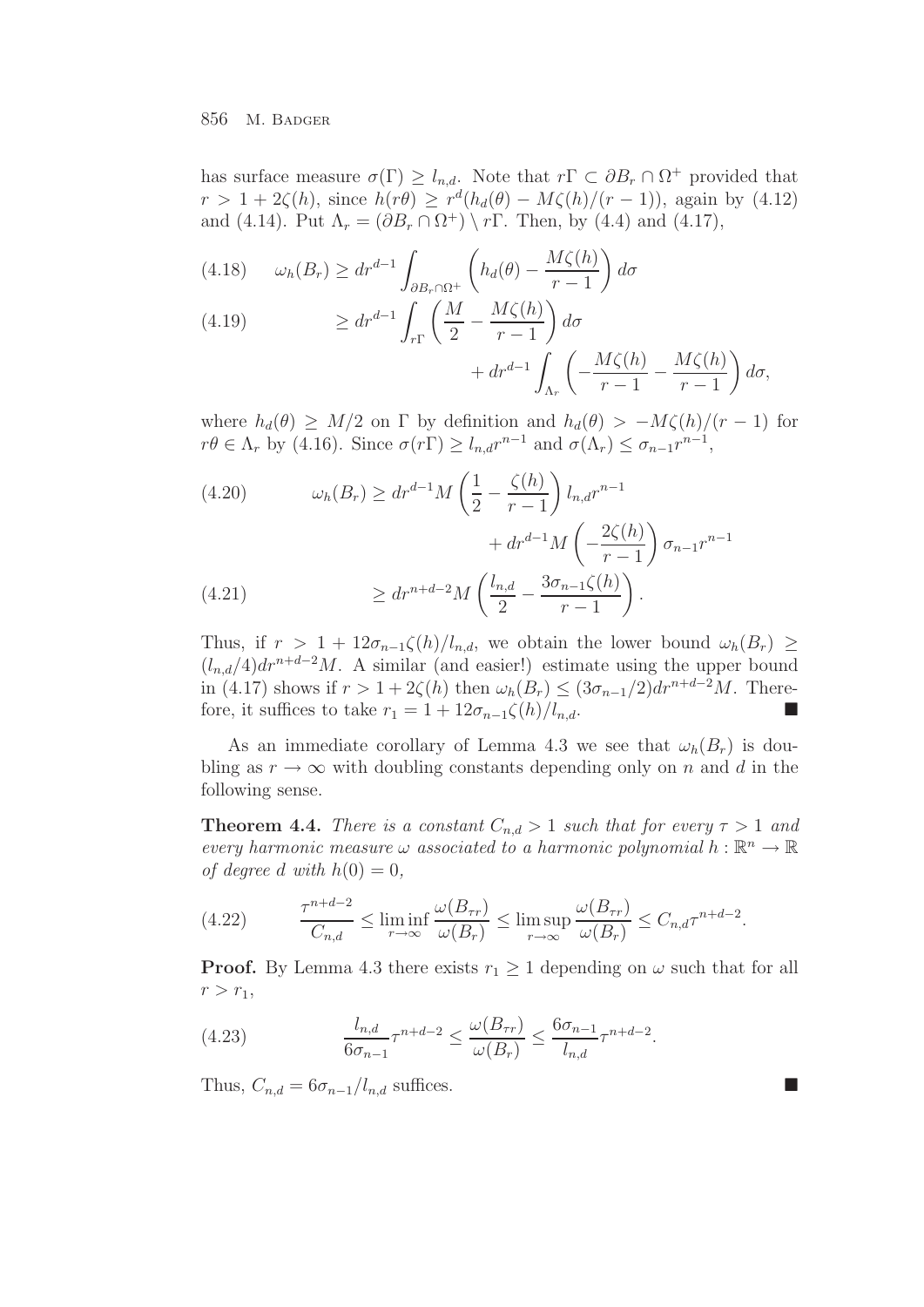While the top degree term of the polynomial  $h$  determines the harmonic measure  $\omega_h(B_r)$  for large r, the non-zero term of lowest degree controls  $\omega_h(B_r)$  on small radii.

**Lemma 4.5.** Suppose that  $h = h_d + h_{d-1} + \cdots + h_j$  is a harmonic polynomial with  $1 \leq j \leq d$  and  $h_j \neq 0$ . There exists  $r_2 = r_2(n, j, \zeta_*(h)) \leq 1/2$  such that for all  $r < r_2$ ,

$$
(4.24) \frac{l_{n,j}}{4} \cdot j r^{n+j-2} \|h_j\|_{L^{\infty}(S^{n-1})} \le \omega_h(B_r) \le \frac{3\sigma_{n-1}}{2} \cdot j r^{n+j-2} \|h_j\|_{L^{\infty}(S^{n-1})}.
$$

 $Here \zeta_*(h) = \max_{i+1 \leq k \leq d} ||h_k||_{L^{\infty}(S^{n-1})}/||h_i||_{L^{\infty}(S^{n-1})}.$ 

**Proof.** Without loss of generality assume  $M = ||h_j||_{L^{\infty}(S^{n-1})} = ||h_j^+||_{L^{\infty}(S^{n-1})};$ that is, the maximum of the homogeneous part  $h_j$  of h over  $S^{n-1}$  is obtained at a positive value. Writing  $h$  in polar coordinates,

(4.25) 
$$
h(r\theta) = r^d h_d(\theta) + \dots + r^{j+1} h_{j+1}(\theta) + r^j h_j(\theta),
$$

(4.26) 
$$
\frac{\partial h}{\partial r}(r\theta) = dr^{d-1}h_d(\theta) + \cdots + (j+1)r^jh_{j+1}(\theta) + jr^{j-1}h_j(\theta).
$$

Let  $r \leq 1/2$ . Then  $r + \cdots + r^{d-j} \leq \sum_{i=1}^{\infty} r^i = \frac{r}{1-r} \leq 2r$  and with  $\zeta_*(h)$ defined as above,

(4.27) 
$$
\left| \frac{r^d h_d(\theta) + \dots + r^{j+1} h_{j+1}(\theta)}{r^j} \right| \leq M \zeta_*(h) (r^{d-j} + \dots + r)
$$

$$
\leq 2M \zeta_*(h) r.
$$

Also, since  $(j+i)/2j \leq i$  for all  $i, j \geq 1$  and  $\sum_{i=1}^{\infty} ir^i = \frac{r}{(1-r)^2} \leq 4r$ ,

$$
(4.28) \left| \frac{dr^{d-1}h_d(\theta) + \dots + (j+1)r^jh_{j+1}(\theta)}{r^{j-1}} \right| \le
$$
  
 
$$
\leq M\zeta_*(h)(dr^{d-j} + \dots + (j+1)r) = 2jM\zeta_*(h)\left(\frac{d}{2j}r^{d-j} + \dots + \frac{j+1}{2j}r\right)
$$
  
 
$$
\leq 2jM\zeta_*(h)\sum_{i=1}^{\infty}ir^i \leq 8jM\zeta_*(h)r.
$$

If  $r\theta \in \partial B_r \cap \Omega^+$ , then  $h(r\theta) > 0$  and by (4.25) and (4.27),

(4.29) 
$$
h_j(\theta) > -\frac{r^d h_d(\theta) + \dots + r^{j+1} h_{j+1}(\theta)}{r^j} \ge -2M\zeta_*(h)r.
$$

Similarly, for all  $r \leq 1/2$  and  $\theta \in S^{n-1}$ , by (4.26) and (4.28),

$$
(4.30) \quad j r^{j-1} \left( h_j(\theta) - 8M \zeta_*(h) r \right) \leq \frac{\partial h}{\partial r} (r\theta) \leq j r^{j-1} \left( h_j(\theta) + 8M \zeta_*(h) r \right).
$$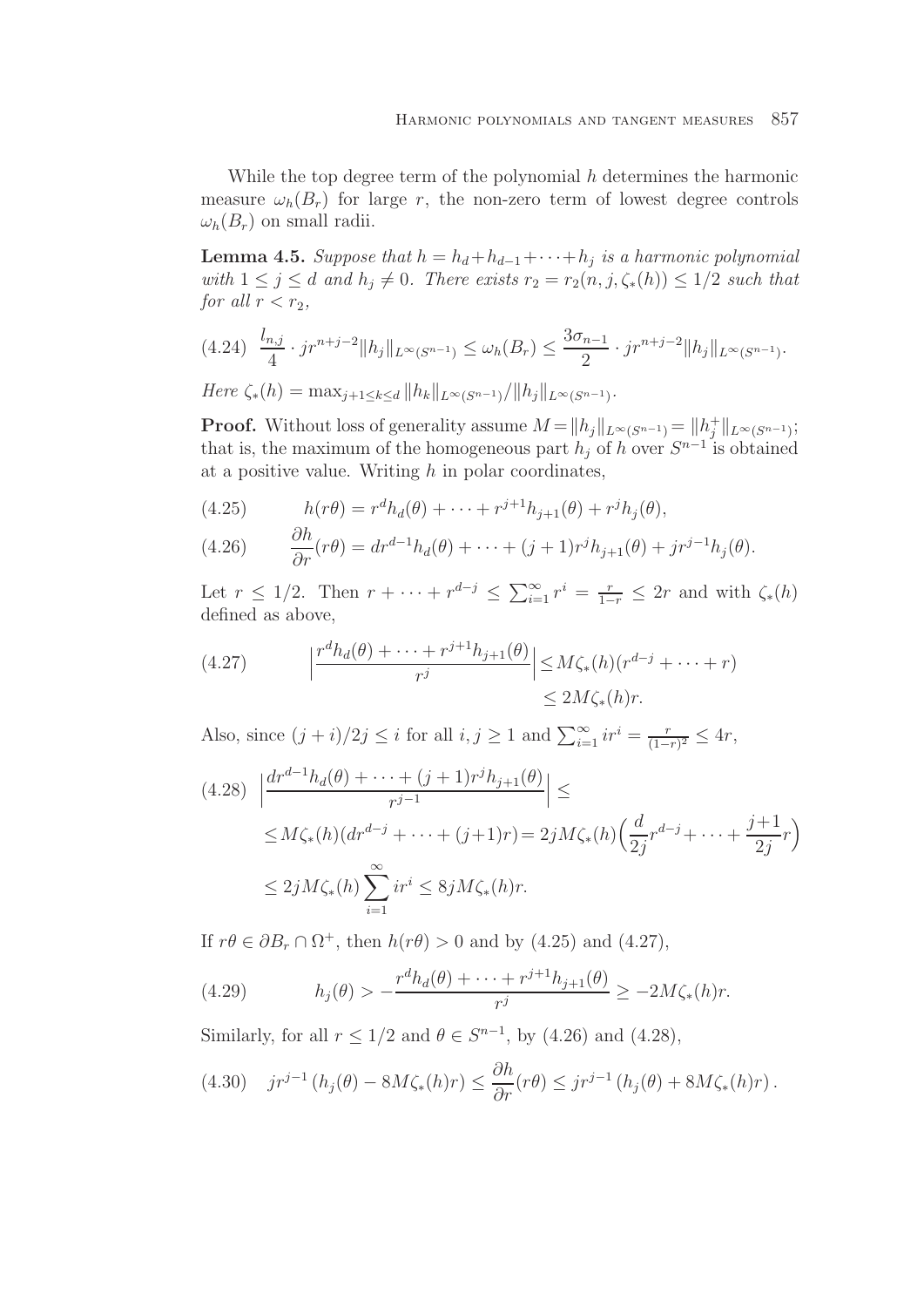By Corollary 3.3, the set  $\Gamma = \{ \theta \in S^{n-1} : h_i(\theta) \geq M/2 \}$  has surface measure  $\sigma(\Gamma) \geq l_{n,j}$ . Note  $r \Gamma \subset \partial B_r \cap \Omega^+$  if  $r < 1/4 \zeta_*(h)$ , since  $h(r\theta) \geq$  $r^{j}(h_{j}(\theta)-2M\zeta_{*}(h)r)$ , again by (4.25) and (4.27). Put  $\Lambda_{r}=(\partial B_{r}\cap\Omega^{+})\setminus r\Gamma$ . Then, by (4.4) and (4.30),

(4.31) 
$$
\omega_h(B_r) \ge j r^{j-1} \int_{\partial B_r \cap \Omega^+} (h_j(\theta) - 8M\zeta_*(h)r) d\sigma
$$
  
(4.32) 
$$
\ge j r^{j-1} M \int_{r\Gamma} \left(\frac{1}{2} - 8\zeta_*(h)r\right) d\sigma + j r^{j-1} M \int_{\Lambda_r} (-2\zeta_*(h)r - 8\zeta_*(h)r) d\sigma,
$$

where  $h_i(\theta) \geq M/2$  on  $\Gamma$  by definition and  $h_i(\theta) > -2M\zeta_*(h)r$  for  $r\theta \in \Lambda_r$ by (4.29). Since  $\sigma(r\Gamma) \geq l_{n,j}r^{n-1}$  and  $\sigma(\Lambda_r) \leq \sigma_{n-1}r^{n-1}$ , if  $r < 1/16\zeta_*(h)$ we obtain

(4.33) 
$$
\omega_h(B_r) \geq j r^{j-1} M \left( \frac{1}{2} - 8\zeta_*(h) r \right) l_{n,j} r^{n-1} + j r^{j-1} M \left( -10\zeta_*(h) r \right) \sigma_{n-1} r^{n-1}
$$

(4.34) 
$$
\geq j r^{n+j-2} M \left( \frac{l_{n,j}}{2} - 18 \sigma_{n-1} \zeta_*(h) r \right).
$$

Thus, if  $r < \min(1/2, l_{n,j}/72\sigma_{n-1}\zeta_*(h))$ , we get the lower bound

$$
(4.35) \qquad \qquad \omega_h(B_r) \ge (l_{n,j}/4)jr^{n+j-2}M.
$$

The estimate  $\omega_h(B_r) \leq (3\sigma_{n-1}/2)j r^{n+j-2}M$  for all  $r < \min(1/2, 1/16\zeta_*(h))$ follows easily from  $(4.4)$  and the upper bound in  $(4.30)$ . Therefore,  $(4.24)$ holds for all  $r < r_2$  with  $r_2 = \min(1/2, l_{n,j}/72\sigma_{n-1}\zeta_*(h)).$ 

**Theorem 4.6.** There is a constant  $c_{n,j} > 1$  such that for every  $\tau > 1$  and every harmonic measure  $\omega$  associated to a polynomial  $h = h_d + h_{d-1} + \cdots + h_j$ with  $1 \leq j \leq d$  and  $h_j \neq 0$ ,

(4.36) 
$$
\frac{\tau^{n+j-2}}{c_{n,j}} \leq \liminf_{r \to 0} \frac{\omega(B_{\tau r})}{\omega(B_r)} \leq \limsup_{r \to 0} \frac{\omega(B_{\tau r})}{\omega(B_r)} \leq c_{n,j} \tau^{n+j-2}.
$$

**Proof.** By Lemma 4.5 there exists  $r_2 \leq 1/2$  depending on  $\omega$  such that

(4.37) 
$$
\frac{l_{n,j}}{6\sigma_{n-1}}\tau^{n+j-2} \leq \frac{\omega(B_{\tau r})}{\omega(B_r)} \leq \frac{6\sigma_{n-1}}{l_{n,j}}\tau^{n+j-2}
$$

whenever  $\tau r < r_2$ . Thus,  $c_{n,j} = 6\sigma_{n-1}/l_{n,j}$  suffices.

The next lemma generalizes Lemma 4.1 in [8]; notice that the assumption  ${h > 0}$  and  ${h < 0}$  are NTA domains has been removed.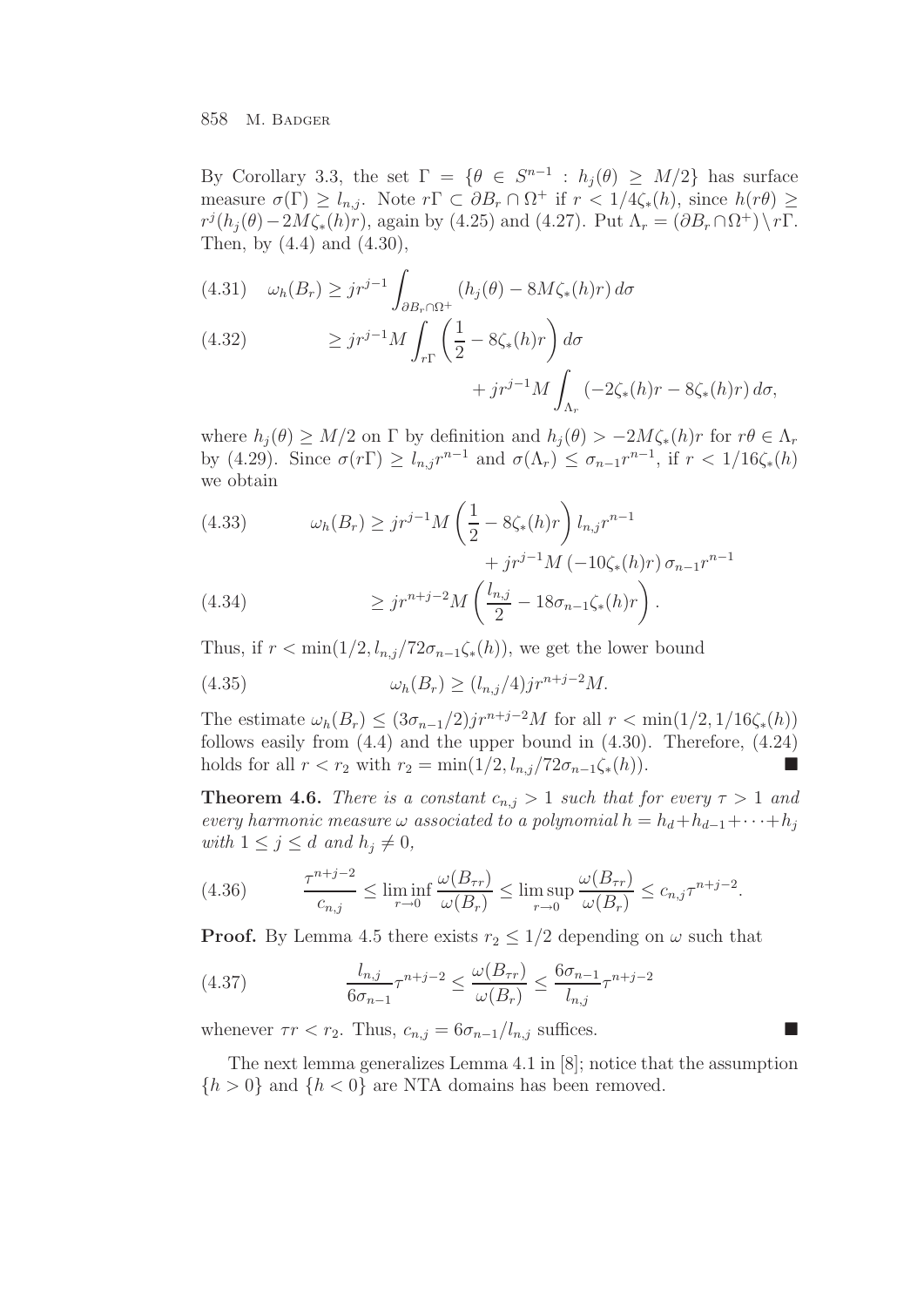**Lemma 4.7.** Suppose  $h : \mathbb{R}^n \to \mathbb{R}$  is a harmonic polynomial of degree  $d \geq 1$ with  $h(0) = 0$ , and let  $\omega$  be harmonic measure associated to h. There exists  $\epsilon_0 > 0$  depending only on n, d and k such that if  $d_r(\omega, \mathcal{F}_k) < \epsilon_0$  for all  $r \geq r_0$ then  $d = k$ .

**Proof.** Let  $\tau > 1$  and choose  $r \geq r_0$  such that  $d_{\tau r}(\omega, \mathcal{F}_k) < \epsilon_0$ . Then there exists  $\psi \in \mathcal{F}_k$  such that  $F_{\tau r}(\psi) = 1$  and

(4.38) 
$$
F_r\left(\frac{\omega}{F_{\tau r}(\omega)},\psi\right) \leq F_{\tau r}\left(\frac{\omega}{F_{\tau r}(\omega)},\psi\right) < \epsilon_0.
$$

Hence, by the triangle inequality,

(4.39) 
$$
F_r(\psi) - \epsilon_0 < \frac{F_r(\omega)}{F_{\tau r}(\omega)} < F_r(\psi) + \epsilon_0.
$$

Since  $\psi$  is associated to a homogeneous polynomial of degree k, say p, by Lemma 4.2,

$$
(4.40)\ \ F_r(\psi) = \int_0^r \psi(B_s)ds = \frac{k||p||_{L^1(S^{n-1})}}{2} \int_0^r s^{n+k-2}ds = \frac{k||p||_{L^1(S^{n-1})}}{2(n+k-1)} r^{n+k-1}
$$

for all  $r > 0$ . In particular,  $1 = F_{\tau r}(\psi) = \tau^{n+k-1} F_r(\psi)$ . That is,

(4.41) 
$$
F_r(\psi) = \tau^{-n-k+1}.
$$

Moreover, since  $(r/2)\omega(B_{r/2}) \leq F_r(\omega) \leq r\omega(B_r)$  for all r, by Theorem 4.4,

(4.42) 
$$
\frac{1}{C_{n,d}} \left(\frac{1}{2\tau}\right)^{n+d-1} \le \frac{1}{2\tau} \frac{\omega(B_{r/2})}{\omega(B_{rr})} \le \frac{F_r(\omega)}{F_{\tau r}(\omega)}
$$

$$
\le \frac{2}{\tau} \frac{\omega(B_r)}{\omega(B_{\tau r/2})} \le C_{n,d} \left(\frac{2}{\tau}\right)^{n+d-1}
$$

for all  $r > r_1(h)$ . Setting  $\widetilde{C} = C_{n,d}2^{n+d-1} > 1$ ,

(4.43) 
$$
\widetilde{C}^{-1}\tau^{-n-d+1} \leq \frac{F_r(\omega)}{F_{\tau r}(\omega)} \leq \widetilde{C}\tau^{-n-d+1}
$$

for all  $r>r_1$ . Combining (4.39), (4.41) and (4.43) yields

(4.44) 
$$
\tau^{-n-k+1} - \epsilon_0 < \widetilde{C} \tau^{-n-d+1}
$$
 and  $\widetilde{C}^{-1} \tau^{-n-d+1} < \tau^{-n-k+1} + \epsilon_0$ .

Equivalently,

(4.45) 
$$
\tau^{d-k}(1-\tau^{n+k-1}\epsilon_0) < \widetilde{C} \quad \text{and} \quad \tau^{k-d}(1+\tau^{n+k-1}\epsilon_0)^{-1} < \widetilde{C}.
$$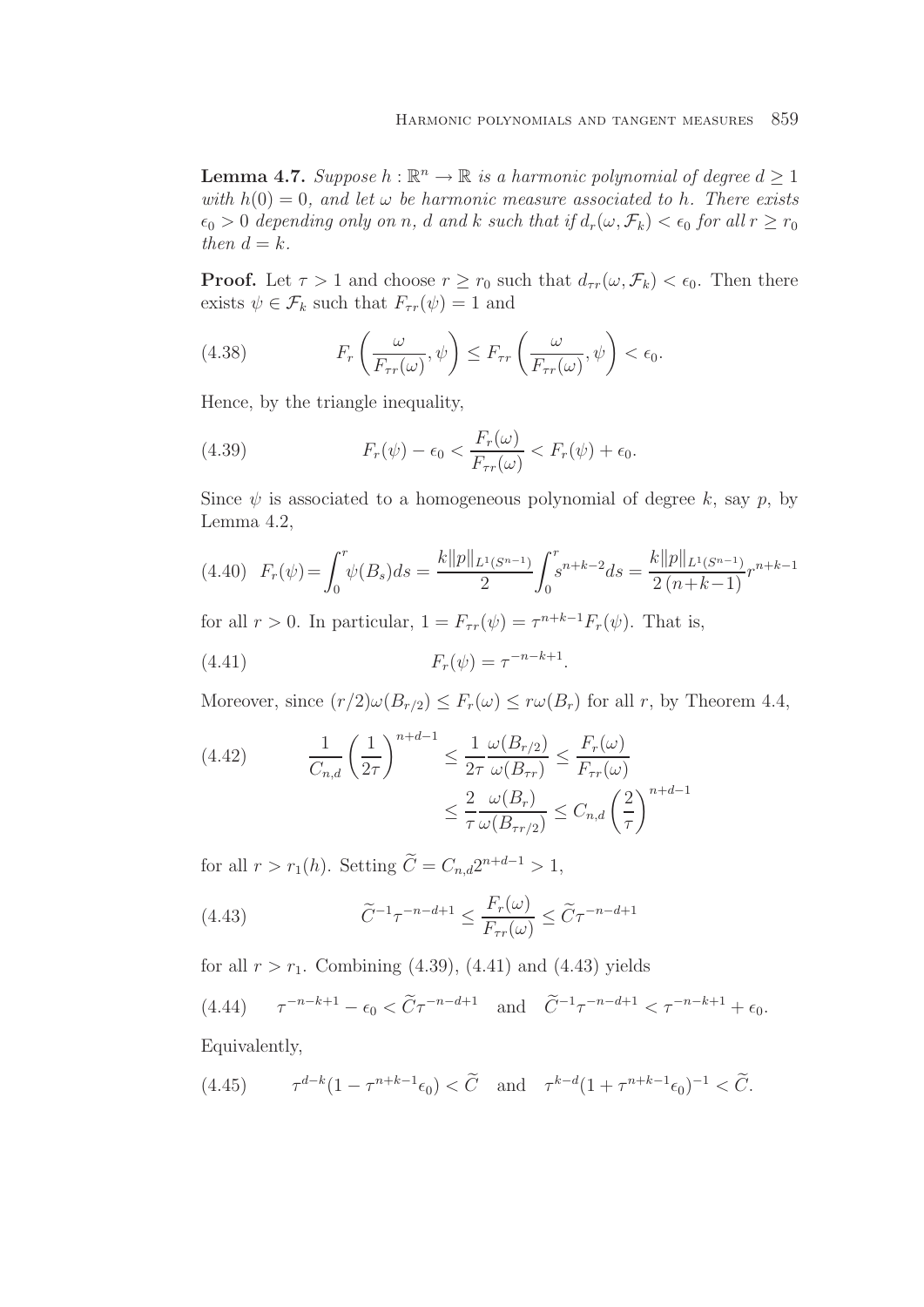Since  $\hat{C}$  is independent of  $\tau$ , we can set  $\tau = 2\hat{C}$ . Thus, for  $(2\hat{C})^{n+k-1}\epsilon_0 = \frac{1}{2}$ ,

(4.46) 
$$
\frac{1}{2}(2\widetilde{C})^{d-k} < \widetilde{C} \text{ and } \frac{2}{3}(2\widetilde{C})^{k-d} < \widetilde{C}.
$$

On a moment's reflection one sees (4.46) is impossible if  $d \neq k$ . (For example, if  $d - k \ge 1$ , then  $\widetilde{C} = \frac{1}{2} (2\widetilde{C}) \le \frac{1}{2} (2\widetilde{C})^{d-k} < \widetilde{C}$ . If  $k - d \ge 1$ , then  $\frac{4}{3}\widetilde{C} = \frac{2}{3} (2\widetilde{C}) \le \frac{2}{3} (2\widetilde{C})^{k-d} < \widetilde{C}$ .) Therefore, if  $d_r(\omega, \mathcal{F}_k) < \epsilon_0 = \frac{1}{2} (2\widetilde{C})^{-n-k+1}$ for all  $r \geq r_0$  then h has degree k.

For emphasis let us remark again that  $\epsilon_0$  in Lemma 4.7 only depends on the dimension, the degree  $d$  of the polynomial  $h$  and the degree  $k$  of the "homogeneous cone"  $\mathcal{F}_k$ . Taking the minimum of finitely many  $\epsilon_0$  from Lemma 4.7 we obtain:

**Corollary 4.8.** There is  $\epsilon_1 = \epsilon_1(n, d) > 0$  with the property if  $\omega \in \mathcal{P}_d$  and  $d_r(\omega, \mathcal{F}_k) < \epsilon_1$  for all  $r \geq r_0$  with  $1 \leq k \leq d$  then the degree of the polynomial associated to  $\omega$  is  $k$ .

**Corollary 4.9.** There is  $\epsilon_2 = \epsilon_2(n, d) > 0$  with the property if  $\omega \in \mathcal{P}_d$  and  $d_r(\omega, \mathcal{F}_1) < \epsilon_2$  for all  $r > r_0$  then  $\omega \in \mathcal{F}_1$ .

In order to invoke Theorem 2.12 the cones studied must satisfy a compactness condition. Recall that the basis of a dilation invariant cone  $\mathcal M$  is  $\{\psi \in \mathcal{M} : F_1(\psi)=1\}.$ 

**Lemma 4.10.** For each  $k \geq 1$ ,  $\mathcal{F}_k$  has a compact basis.

**Proof.** First we claim there exists a constant  $C = C(n, k) < \infty$  such that the coefficients of any polynomial associated to a harmonic measure in the basis of  $\mathcal{F}_k$  are bounded by C. Let  $\omega \in \mathcal{F}_k$  satisfying  $F_1(\omega) = 1$  be associated to the homogeneous harmonic polynomial  $h$  of degree  $k$ . By  $(4.5)$  and the definition of  $F_1$ ,

(4.47) 
$$
F_1(\omega) = \int_0^1 \omega(B_s)ds = \frac{k}{2(n+k-1)}||h||_{L^1(S^{n-1})}.
$$

Since  $F_1(\omega) = 1$ ,  $||h||_{L^1(S^{n-1})} = 2(n+k-1)/k$ . Hence, by Corollary 3.4,

$$
(4.48) \t\t ||h||_{L^{\infty}(S^{n-1})} \leq B_{n,k}||h||_{L^{1}(S^{n-1})} = \frac{2B_{n,k}(n+k-1)}{k}.
$$

If  $h(X) = \sum_{|\alpha|=k} c_{\alpha} X^{\alpha}$  then  $|c_{\alpha}| = |D^{\alpha} h(0)|/\alpha! \leq |D^{\alpha} h(0)|$  by Taylor's formula. Then the mean value property for  $D^{\alpha}h$  and estimate (3.4) yield

$$
(4.49) \ \ |c_{\alpha}| \leq \int_{S^{n-1}} |D^{\alpha}h(\theta)| d\sigma(\theta) \leq \sup_{\theta \in S^{n-1}} |D^{\alpha}h(\theta)| \leq (2^{n+2}nk)^k \|h\|_{L^{\infty}(S^{n-1})}.
$$

Combining (4.48) and (4.49) shows that  $|c_{\alpha}| \leq C(n, k)$  for every coefficient of h.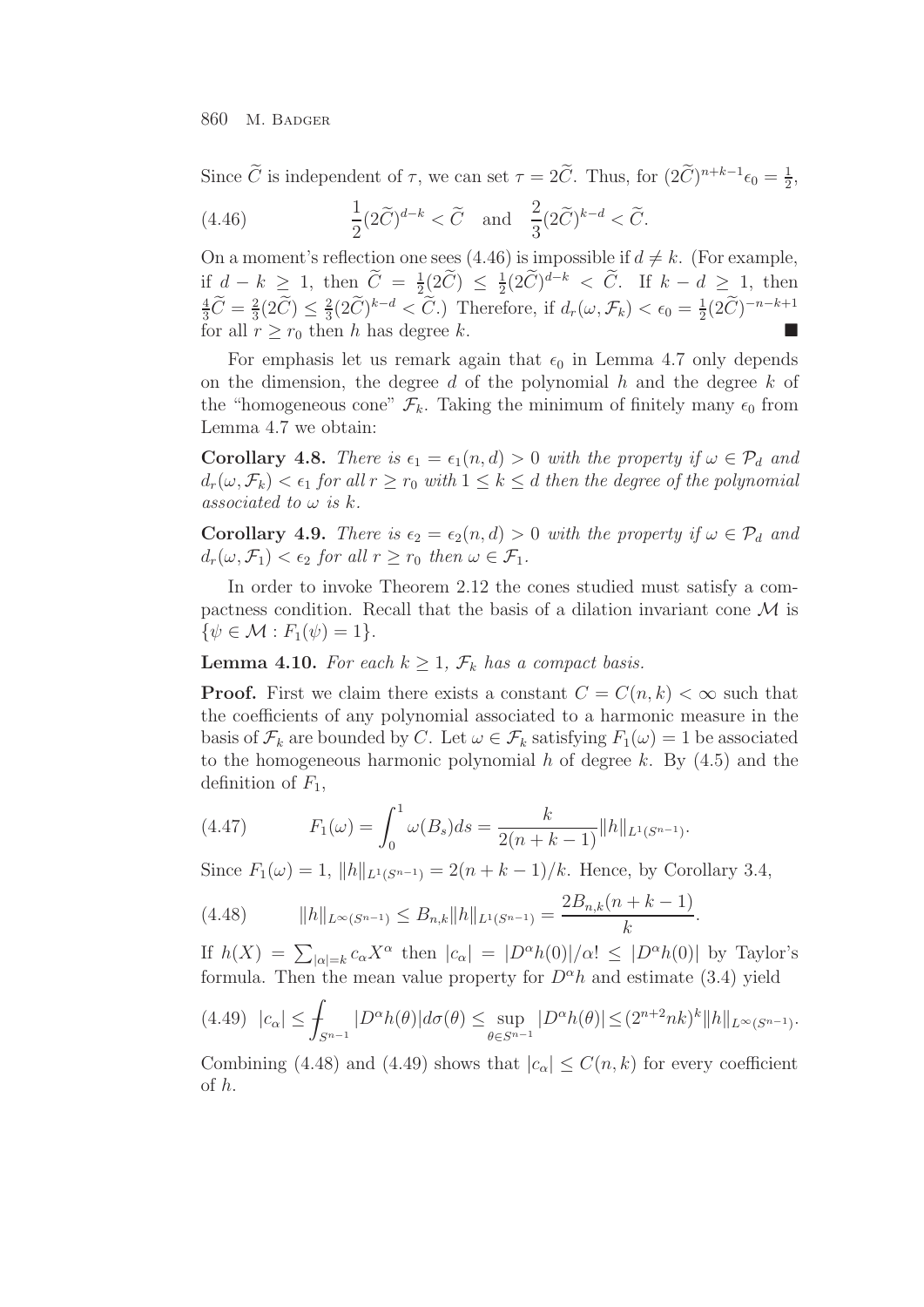Now let  $\omega^i \in \mathcal{F}_k$  be any sequence of measures such that  $F_1(\omega^i) = 1$ , and let  $h^i$  be the polynomial associated to  $\omega^i$ . By the argument above, the coefficients of  $h^i$  are uniformly bounded. Hence from  $h^i$  we can extract a subsequence  $h^{i_j} \to h^{\infty}$  uniformly on compact subsets of  $\mathbb{R}^n$ , where  $h^{\infty}$  is either identically zero or a homogeneous harmonic polynomial of degree k. (We will exclude the first possibility shortly). If  $\varphi \in C_c^{\infty}(\mathbb{R}^n)$ , then

(4.50) 
$$
\lim_{j \to \infty} \int \varphi d\omega^{i_j} = \lim_{j \to \infty} \int (h^{i_j})^+ \Delta \varphi = \int (h^{\infty})^+ \Delta \varphi = \int \varphi d\omega_{h^{\infty}}.
$$

Thus  $\omega^{i_j} \rightharpoonup \omega^{\infty} = \omega_{h^{\infty}}$  and since  $F_1(\omega^{\infty}) = \lim_{j \to \infty} F_1(\omega^{i_j}) = 1, h^{\infty} \not\equiv 0.$ We have shown that for every sequence  $\omega^i \in \mathcal{F}_k$  with  $F_1(\omega^i) = 1$  there is a subsequence  $\omega^{i_j} \to \omega^{\infty} \in \mathcal{F}_k$ . Therefore,  $\mathcal{F}_k$  has a compact basis.

We do not know if the cone  $\mathcal{P}_d$  has a closed or compact basis for  $d \geq 2$ . To implement the method of Lemma 4.10 and show that  $\mathcal{P}_d$  has a compact basis, one must find a way to control  $||h||_{L^{\infty}(S^{n-1})}$  from the data  $F_1(\omega_h) = 1$ . On the other hand, to prove that  $P_d$  does not have a compact basis, by Proposition 2.13 it suffice to produce a sequence of measures  $\omega_i \in \mathcal{P}_d$  and radii  $r_i > 0$  such that  $\sup_i \omega_i(B_{2r_i})/\omega_i(B_{r_i}) = \infty$ . Since polynomial harmonic measures are doubling near infinity (Theorem 4.4) and doubling near zero (Theorem 4.6), candidate radii must be selected from an intermediate range depending on  $\zeta(h)$  and  $\zeta_*(h)$ . The main challenge lies in estimating  $\omega_h(B_r)$ on these middle scales. Since  $\zeta(h)\zeta_*(h) \leq 1$  for every quadratic polynomial h, the final answer may depend on whether  $d = 2$  or  $d \geq 3$ .

### **5. Polynomial tangent measures are homogeneous**

We now recast our focus to polynomial harmonic measures which appear as tangent measures of harmonic measure on NTA domains and take up the proof of Theorem 1.1. Jerison and Kenig introduced non-tangentially accessible domains in  $\mathbb{R}^n$  as a natural class of domains on which Fatou type convergence theorems hold for harmonic functions [6]. Here the doubling of harmonic measure on NTA domains is combined with properties from Section 4 and a blow-up procedure from [10] in order to invoke Theorem 2.12.

We start by recalling the definitions of NTA domains.

**Definition 5.1.** An open set  $\Omega \subset \mathbb{R}^n$  satisfies the *corkscrew condition* with constants  $M > 1$  and  $R > 0$  provided for every  $Q \in \partial\Omega$  and  $0 < r < R$  there exists a non-tangential point  $A = A(Q, r) \in \Omega$  such that  $M^{-1}r < |A-Q| < r$ and dist $(A, \partial \Omega) > M^{-1}r$ .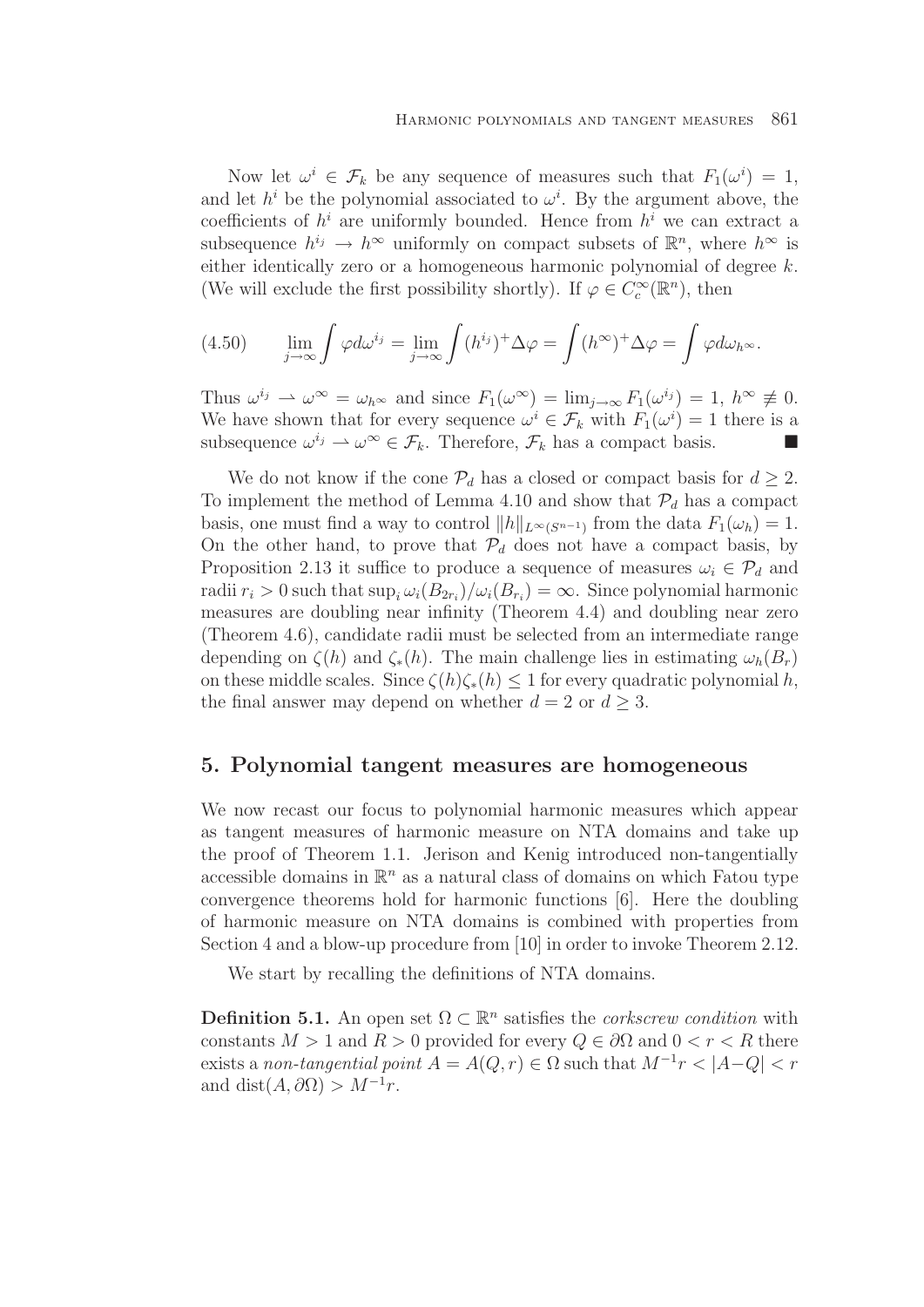An M–non-tangential ball  $B(X, r)$  in a domain  $\Omega$ , is an open ball contained in  $\Omega$  whose distance to  $\partial\Omega$  is comparable to its radius in the sense that

(5.1) 
$$
M^{-1}r < \text{dist}(B(X,r),\partial\Omega) < Mr.
$$

For  $X_1, X_2 \in \Omega$  a *Harnack chain* form  $X_1$  to  $X_2$  is a sequence of M-nontangential balls such that the first ball contains  $X_1$ , the last contains  $X_2$ , and consecutive balls intersect.

**Definition 5.2.** A domain  $\Omega \subset \mathbb{R}^n$  satisfies the *Harnack chain condition* with constants  $M > 1$  and  $R > 0$  if for every  $Q \in \partial \Omega$  and  $0 < r < R$  when  $X_1, X_2 \in \Omega \cap B(Q, r/4)$  satisfy

(5.2) 
$$
\min_{j=1,2} \text{dist}(X_j, \partial \Omega) > \varepsilon \quad \text{and} \quad |X_1 - X_2| < 2^k \varepsilon
$$

then there is a Harnack chain from  $X_1$  to  $X_2$  of length  $Mk$  such that the diameter of each ball is bounded below by  $M^{-1} \min_{i=1,2} \text{dist}(X_i, \partial \Omega)$ .

**Definition 5.3.** A domain  $\Omega \subset \mathbb{R}^n$  is non-tangentially accessible or NTA if there exist  $M > 1$  and  $R > 0$  such that (i)  $\Omega$  satisfies the corkscrew and Harnack chain conditions, (ii)  $\mathbb{R}^n \setminus \overline{\Omega}$  satisfies the corkscrew condition. If  $\partial \Omega$ is unbounded then we require  $R = \infty$ .

A bounded simply connected domain  $\Omega \subset \mathbb{R}^2$  is NTA if and only if  $\Omega$ is a quasidisk (the image of the unit disk under a quasiconformal map of the plane). In higher dimensions, while every quasiball (the image of the unit ball under a quasiconformal map of  $\mathbb{R}^n$ ,  $n > 3$ ) is still a bounded NTA domain, there exist bounded NTA domains homeomorphic to a ball in  $\mathbb{R}^n$ which are not quasispheres. The reader may consult [6] for more information. Also see [9] where it is shown that every  $\delta$ -Reifenberg flat domain in  $\mathbb{R}^n$ with  $\delta < \delta_n$  is non-tangentially accessible.

Harmonic measure on NTA domains is locally doubling. While Jerison and Kenig only considered bounded domains, their proof of this result extends to the unbounded case.

**Lemma 5.4.** ([6, Lemmas 4.8, 4.11]). Let  $\Omega \subset \mathbb{R}^n$  be an NTA domain. There exists a constant  $C < \infty$  depending on the NTA constants of  $\Omega$  such that if  $Q \in \partial \Omega$ ,  $0 < 2r < R$  and  $X \in \Omega \setminus B(Q, 2Mr)$  then  $\omega^X(B(Q, 2s)) \leq$  $C\omega^X(B(Q, s))$  for all  $0 < s < r$ .

On an unbounded NTA domain there is a related doubling measure called harmonic measure with pole at infinity, which is obtained as the weak limit of harmonic measures  $\omega^{\bar{X}_i}$  (properly rescaled) as  $X_i \to \infty$ .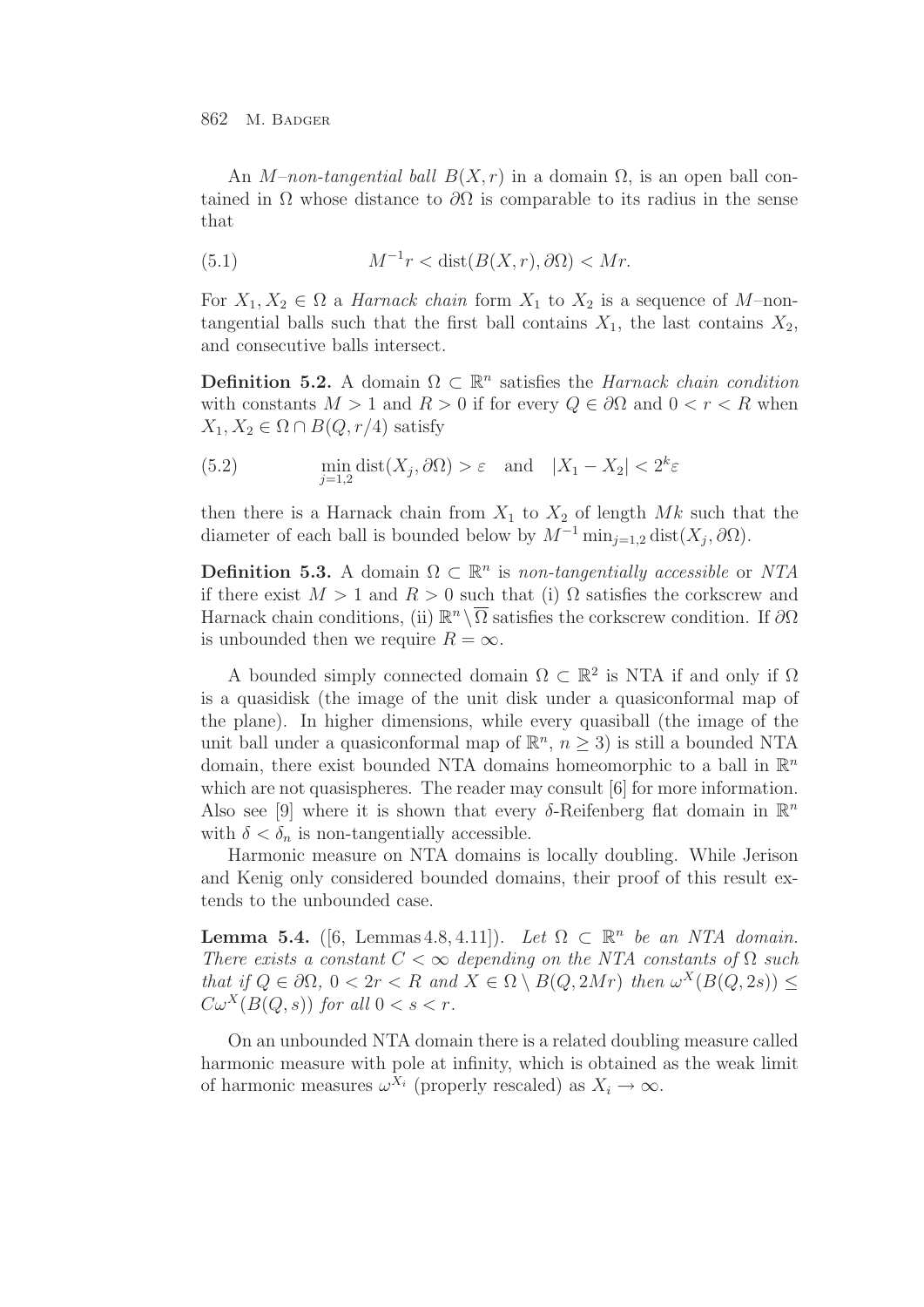**Lemma 5.5.** ([10, Lemma 3.7, Corollary 3.2]). Let  $\Omega \subset \mathbb{R}^n$  be an unbounded NTA domain. There exists a doubling Radon measure  $\omega^{\infty}$  supported on  $\partial\Omega$ satisfying

(5.3) 
$$
\int_{\partial\Omega} \varphi \, d\omega^{\infty} = \int_{\Omega} u \Delta \varphi \quad \text{for all } \varphi \in C_c^{\infty}(\mathbb{R}^n)
$$

where

(5.4) 
$$
\begin{cases} \Delta u = 0 & \text{in } \Omega \\ u > 0 & \text{in } \Omega \\ u = 0 & \text{on } \partial\Omega. \end{cases}
$$

The measure  $\omega^{\infty}$  and Green function u are unique up to multiplication by a positive scalar. We call  $\omega^{\infty}$  a harmonic measure of  $\Omega$  with pole at infinity.

When a result about harmonic measure of a domain  $\Omega$  is independent of the choice of pole, we denote the measure by  $\omega$  without any superscript. This means that when  $\Omega$  is unbounded we allow  $\omega$  to have a finite pole or pole at infinity.

**Lemma 5.6.** If  $\Omega \subset \mathbb{R}^n$  is NTA and  $Q \in \partial \Omega$ , then  $\text{Tan}(\omega, Q)$  has a compact basis.

**Proof.** At any point in the support, the tangent measures of an asymptotically doubling measure has a compact basis by Corollary 2.14. This is true on an NTA domain by Lemma 5.4 when  $\omega$  has a finite pole and by Lemma 5.5 when  $\omega$  has pole at infinity.

On an NTA domain there is a correspondence between the tangent measures of harmonic measure and geometric blow-ups of the domain and boundary [10]. Let  $\Omega \subset \mathbb{R}^n$  be a NTA domain, let  $Q \in \partial \Omega$  and let  $r_i \downarrow 0$ . For each i, zoom in on the domain, the boundary and the harmonic measure at  $Q$  and scale  $r_i$ :

(5.5) 
$$
\Omega_i = \frac{\Omega - Q}{r_i}, \quad \partial \Omega_i = \frac{\partial \Omega - Q}{r_i}, \quad \omega_i = \frac{T_{Q, r_i}[\omega]}{\omega(B(Q, r_i))}.
$$

**Theorem 5.7.** ([10, Lemma 3.8]). Let  $\Omega \subset \mathbb{R}^n$  be an NTA domain with harmonic measure  $\omega$ , let  $Q \in \partial\Omega$  and let  $r_i \downarrow 0$ . Define  $\Omega_i$ ,  $\partial\Omega_i$  and  $\omega_i$  by (5.5). There exists a subsequence of  $r_i$  (which we relabel) and an unbounded NTA domain  $\Omega_{\infty} \subset \mathbb{R}^n$  such that

(5.6)  $\Omega_i \to \Omega_{\infty}$  in Hausdorff distance, uniformly on compact sets, (5.7)  $\partial\Omega_i \to \partial\Omega_\infty$  in Hausdorff distance, uniformly on compact sets. Moreover,

$$
(5.8) \t\t\t \omega_i \rightharpoonup \omega_{\infty}
$$

where  $\omega_{\infty}$  is harmonic measure for  $\Omega_{\infty}$  with pole at infinity.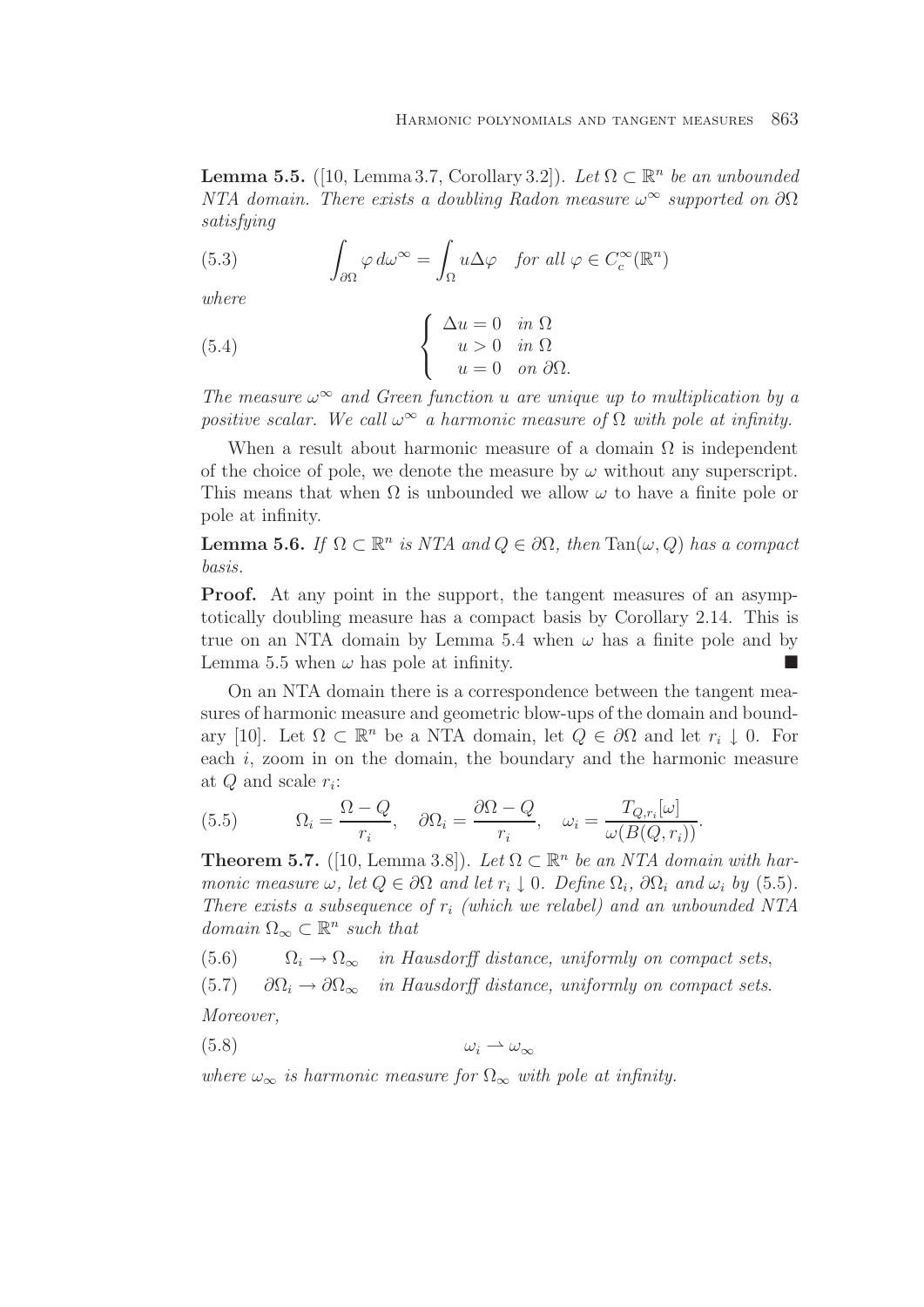Remark 5.8. The measure  $\omega_{\infty}$  in Theorem 5.7 obtained as a weak limit of the blow-ups  $\omega(B(Q, r_i))^{-1}T_{Q, r_i}[\omega]$  is a tangent measure of  $\omega$  at  $Q$ . In fact, up to scaling by a constant, every tangent measure of  $\omega$  at  $Q$  has this form since  $\omega$  is doubling; c.f. [14] Remark 14.4. Hence, since the blow-ups  $\Omega_i$  of the domain  $\Omega$  do not depend on the pole of harmonic measure, the cone of tangent measures  $Tan(\omega, Q)$  is also independent of the pole of  $\omega$ .

The next lemma identifies the degree k of the cone  $\mathcal{F}_k$  appearing in Theorem 1.1.

**Lemma 5.9.** Let  $\Omega \subset \mathbb{R}^n$  be a NTA domain, let  $Q \in \partial \Omega$ , and assume  $\text{Tan}(\omega, Q) \subset \mathcal{P}_d$ . If k is the minimum degree such that  $\mathcal{P}_k \cap \text{Tan}(\omega, Q) \neq \emptyset$ , then  $\mathcal{P}_k \cap \text{Tan}(\omega, Q) \subset \mathcal{F}_k$ .

**Proof.** If  $k = 1$ , then  $\mathcal{P}_1 = \mathcal{F}_1$ . If  $k \geq 2$ , suppose for contradiction that there exists  $\nu \in \text{Tan}(\omega, Q)$  associated to a nonhomogeneous harmonic polynomial h of degree k, say  $h = h_k + h_{k-1} + \cdots + h_j$  with  $j < k$  and  $h_i \neq 0$ . By Theorem 5.7 (applied to  $\Omega$  and  $\omega$ ), either  $\{x \in \mathbb{R}^n : h(x) > 0\}$  or  ${x \in \mathbb{R}^n : h(x) < 0}$  is an unbounded NTA domain where  $\nu$  is a harmonic measure with pole at infinity for that domain. Without loss of generality, assume  $U = \{x \in \mathbb{R}^n : h(x) > 0\}$  is an unbounded NTA domain and  $\nu$  is harmonic measure on U with pole at infinity. Choose  $r_i \downarrow 0$ . By Theorem 5.7 (now applied to U and  $\nu$ ), there is a subsequence  $r_i$  and an unbounded NTA domain  $U_{\infty}$  such that

(5.9) 
$$
U_i = \frac{U}{r_i} \to U_\infty \text{ and } \partial U_i = \frac{\partial U}{r_i} \to \partial U_\infty
$$

in the sense of Hausdorff distance uniformly on compact sets and

(5.10) 
$$
\nu_i = \frac{T_{0,r_i}[\nu]}{\nu(B_{r_i})} \rightharpoonup \nu_{\infty}.
$$

Moreover,  $\nu_{\infty}$  is harmonic measure with pole at infinity for  $U_{\infty}$ . Observe that  $\partial U_i$  is the set of all  $y \in \mathbb{R}^n$  such that  $h(r_i y) = 0$ , i.e.

(5.11) 
$$
r_i^k h_k(y) + r_i^{k-1} h_{k-1}(y) + \cdots + r_i^j h_j(y) = 0.
$$

Dividing by  $r_i^j$  and letting  $i \to \infty$ , we see  $\partial U_{\infty}$  is the set of all  $y \in \mathbb{R}^n$ such that  $h_j(y) = 0$  and  $\nu_\infty \in \mathcal{P}_j$ . By Lemma 2.6,  $\nu_\infty \in \text{Tan}(\omega, Q) \cap \mathcal{P}_j$ is a blow up of  $\omega$  corresponding to a harmonic polynomial of degree  $j < k$ . This contradicts the minimality of k. Therefore, every blow up of  $\omega$  at  $Q$  of minimum degree is homogeneous, i.e.  $\mathcal{P}_k \cap \text{Tan}(\omega, Q) \subset \mathcal{F}_k$ .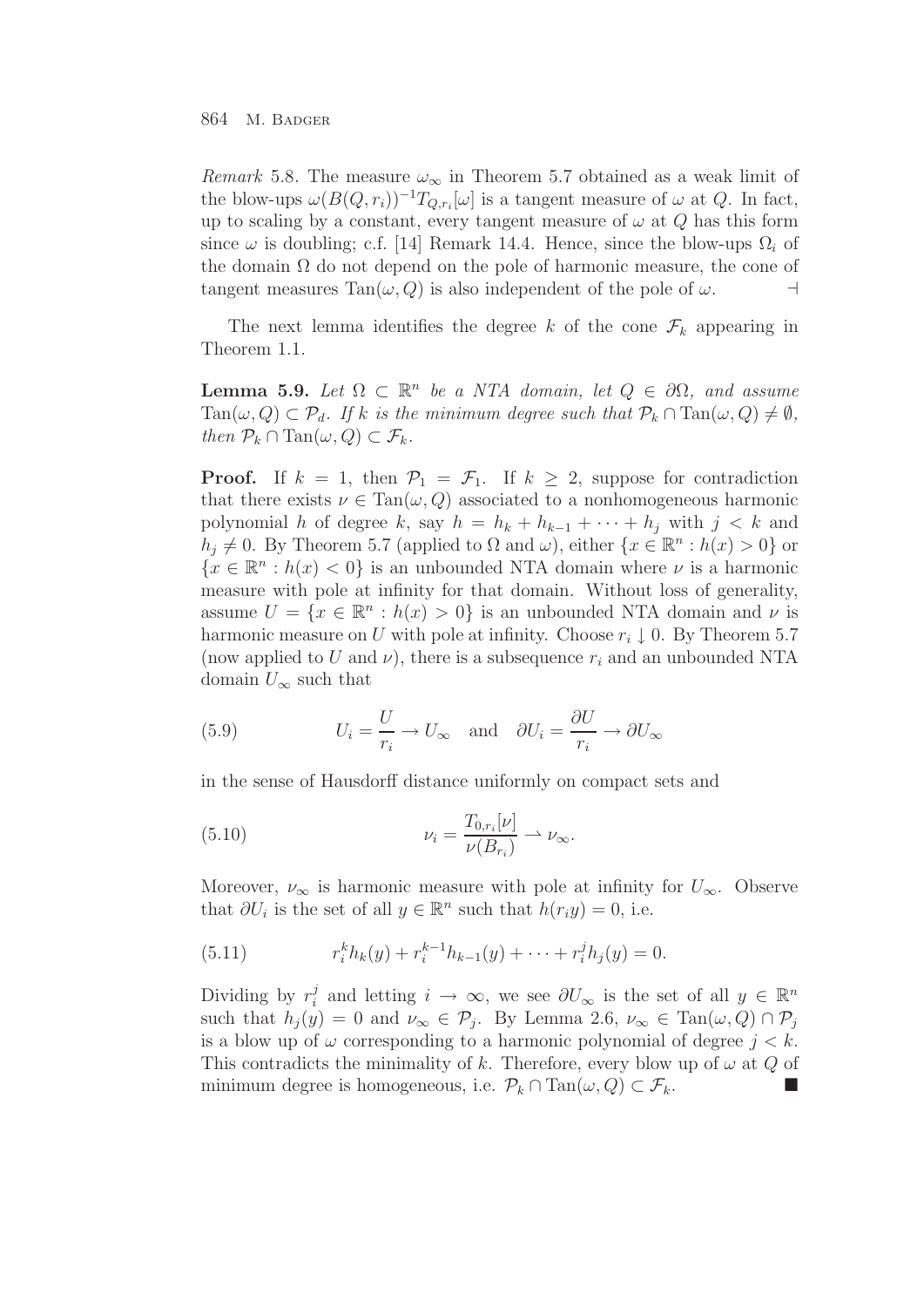We now have all the pieces to prove Theorem 1.1. Recall: Let  $\Omega \subset \mathbb{R}^n$  be a NTA domain with harmonic measure  $\omega$ . If  $Q \in \partial \Omega$  and  $\text{Tan}(\omega, Q) \subset \mathcal{P}_d$ , then Tan $(\omega, Q) \subset \mathcal{F}_k$  for some  $1 \leq k \leq d$ .

**Proof of Theorem 1.1.** Let  $k = \min\{j : \mathcal{P}_j \cap \text{Tan}(\omega, Q) \neq \emptyset\} \leq d$  and set

(5.12) 
$$
\mathcal{F} = \mathcal{F}_k, \quad \mathcal{M} = \text{Tan}(\omega, Q) \cup \mathcal{F}_k.
$$

Then  $\mathcal{F} \subset \mathcal{M}$  and both d-cones have a compact basis by Lemma 4.10 and Lemma 5.6. Since  $\mathcal{M} \subset \mathcal{P}_d$ , Corollary 4.8 and Lemma 5.9 together imply that there exists an  $\epsilon_1 > 0$  such that for all  $\mu \in \mathcal{M}$  if  $d_r(\mu, \mathcal{F}_k) < \epsilon_1$  for all  $r \geq r_0$  then  $\mu \in \mathcal{F}_k$ . By Theorem 2.12 (the connectedness of tangent measures), since  $\text{Tan}(\omega, Q) \subset \mathcal{M}$  and  $\text{Tan}(\omega, Q) \cap \mathcal{F}_k \neq \emptyset$ , we conclude  $\text{Tan}(\omega, Q) \subset \mathcal{F}_k$ .

## **6. Blow-ups on 2-sided NTA domains**

**Definition 6.1.** A domain  $\Omega \subset \mathbb{R}^n$  is two-sided non-tangentially accessible or 2-sided NTA if  $\Omega^+ = \Omega$  and  $\Omega^- = \mathbb{R}^n \setminus \overline{\Omega}$  are NTA; i.e., there are  $M > 1$ and  $R > 0$  such that  $\Omega^{\pm}$  satisfy the corkscrew and Harnack chain conditions, and if  $\partial\Omega$  is unbounded we require  $R = \infty$ .

Throughout this section we use the convention that if  $\Omega \subset \mathbb{R}^n$  is a 2sided domain, then  $\omega^+$  is harmonic measure on the interior  $\Omega^+ = \Omega$  and  $\omega^$ is harmonic measure on the exterior  $\Omega^- = \mathbb{R}^n \setminus \overline{\Omega}$  of  $\Omega$ . If  $\Omega^+$  or  $\Omega^-$  is unbounded, then we allow  $\omega^+$  or  $\omega^-$  to have a finite pole or pole at infinity, respectively.

There is a two-sided version of the blow-up procedure for NTA domains [11]. Let  $\Omega \subset \mathbb{R}^n$  be a 2-sided NTA domain, let  $Q \in \partial \Omega$  and let  $r_i \downarrow 0$ . Let  $u^{\pm}$  be the Green function for  $\Omega^{\pm}$  with the same pole as the harmonic measure  $\omega^{\pm}$ . We zoom in on the interior and exterior domains, boundary, harmonic measures and Green functions at  $Q$  along scales  $r_i$ .

(6.1) 
$$
\Omega_i^{\pm} = \frac{\Omega^{\pm} - Q}{r_i}, \qquad \partial \Omega_i = \frac{\partial \Omega - Q}{r_i},
$$

$$
\omega_i^{\pm} = \frac{T_{Q, r_i}[\omega^{\pm}]}{\omega^{\pm} (B(Q, r_i))}, \quad u_i^{\pm} = \frac{u^{\pm} \circ T_{Q, r_i}^{-1}}{\omega^{\pm} (B(Q, r_i))} r_i^{n-2}.
$$

**Theorem 6.2.** ([11, Theorem 4.2]). Let  $\Omega \subset \mathbb{R}^n$  be a 2-sided NTA domain,  $Q \in \partial \Omega$  and  $r_i \downarrow 0$ . Define the sets  $\Omega_i^{\pm}$  and  $\partial \Omega_i$ , measures  $\omega_i^{\pm}$  and functions  $u_i^{\pm}$  by (6.1). There is a subsequence of  $r_i$  (which we relabel) and an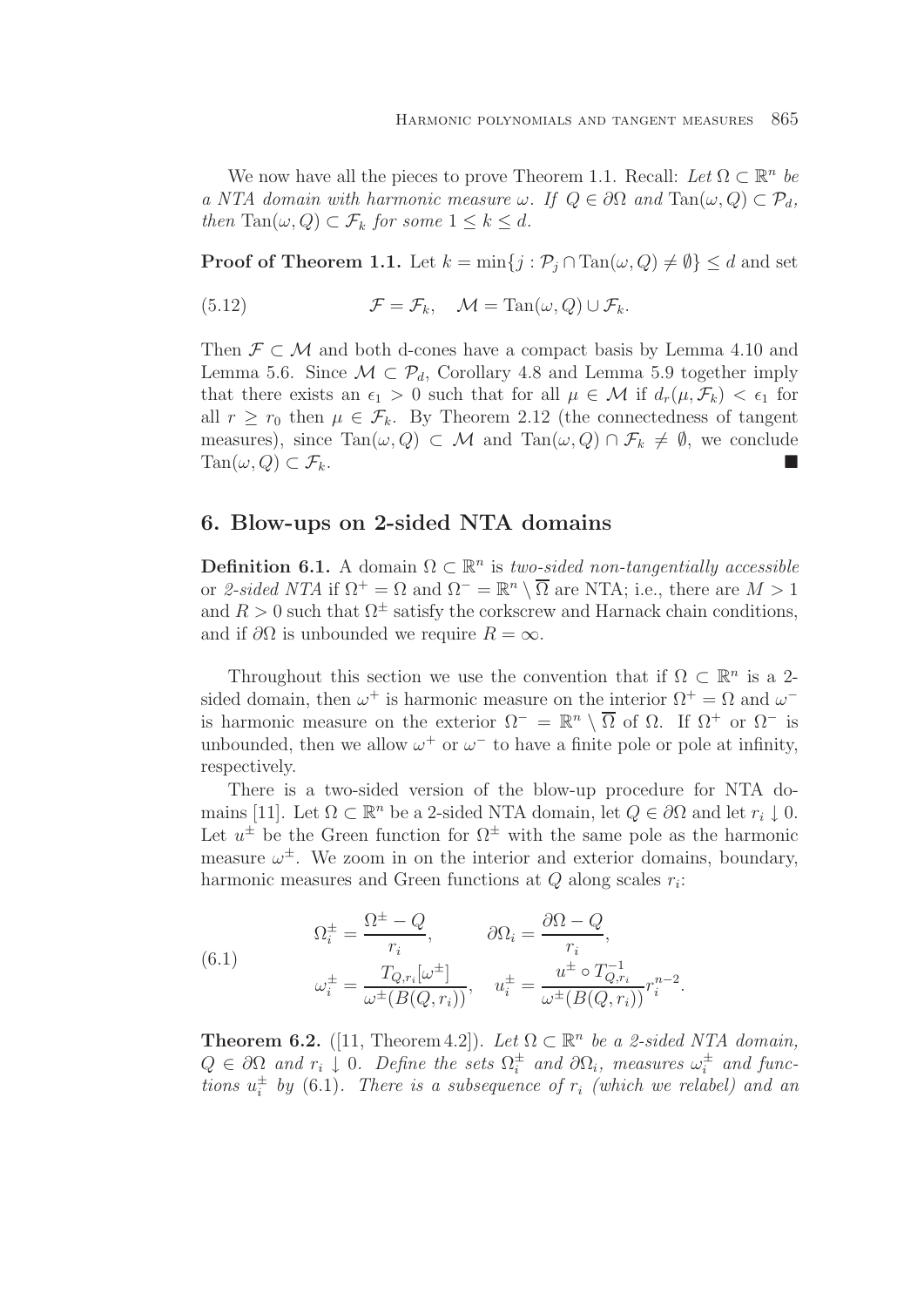unbounded 2-sided NTA domain  $\Omega_{\infty}$  such that

(6.2)  $\Omega_i^{\pm} \to \Omega_{\infty}^{\pm}$  in Hausdorff distance, uniformly on compact sets,

(6.3)  $\partial\Omega_i \to \partial\Omega_\infty$  in Hausdorff distance, uniformly on compact sets.

Moreover,

$$
(6.4) \t\t \t\t \omega_i^{\pm} \rightharpoonup \omega_{\infty}^{\pm},
$$

(6.5) 
$$
u_i^{\pm} \to u_{\infty}^{\pm} \quad \text{uniformly on compact sets}
$$

where  $\omega_{\infty}^{\pm}$  is harmonic measure with pole at infinity for  $\Omega^{\pm}$  and Green function  $u_{\infty}^{\pm}$ .

Two more definitions are necessary.

**Definition 6.3.** Let  $\Omega \subset \mathbb{R}^n$  be a NTA domain with harmonic measure  $\omega$ . We say that  $f \in L^2_{loc}(d\omega)$  has bounded mean oscillation with respect to  $\omega$ , i.e.  $f \in BMO(d\omega)$  if

(6.6) 
$$
\sup_{r>0} \sup_{Q \in \partial\Omega} \left( \int_{B(Q,r)} |f - f_{Q,r}|^2 d\omega \right)^{1/2} < \infty
$$

where

$$
f_{Q,r} = \int_{B(Q,r)} f d\omega.
$$

**Definition 6.4.** Let  $\Omega \subset \mathbb{R}^n$  be a NTA domain with harmonic measure  $\omega$ . Let  $VMO(d\omega)$  denote the closure of the set of bounded uniformly continuous functions defined on  $\partial\Omega$  in BMO( $d\omega$ ). If  $f \in VMO(d\omega)$  we say f has vanishing mean oscillation.

Polynomial harmonic measures appear as tangent measures on domains with mutually absolutely continuous interior and exterior harmonic measures.

**Theorem 6.5.** Let  $\Omega \subset \mathbb{R}^n$  be a 2-sided NTA domain with interior harmonic measure  $\omega^+$  and exterior harmonic measure  $\omega^-$ . Assume  $\omega^+ \ll \omega^- \ll \omega^+$ and  $f = d\omega^{-}/d\omega^{+}$  satisfies  $\log f \in \text{VMO}(d\omega^{+})$ . There exists  $d > 1$  which depends only on n and the NTA constants of  $\Omega$  such that  $\text{Tan}(\omega^+,Q)$  $\text{Tan}(\omega^-, Q) \subset \mathcal{P}_d$  for all  $Q \in \partial \Omega$ .

Proof. Under the same hypothesis, Theorem 4.4 in [11] concludes that, in the notation of Theorem 6.2 above,  $\omega_{\infty}^+ = \omega_{\infty}^-$  and  $u = u_{\infty}^+ - u_{\infty}^-$  is a harmonic polynomial. The proof that u is a polynomial shows there exists  $d \geq 1$ determined by n and the NTA constants of  $\Omega$  such that u has degree at most d. The correspondence between tangent measures and the blow-ups of Green functions in Theorem 6.2 implies  $\text{Tan}(\omega^+, Q) = \text{Tan}(\omega^-, Q) \subset \mathcal{P}_d$ .

-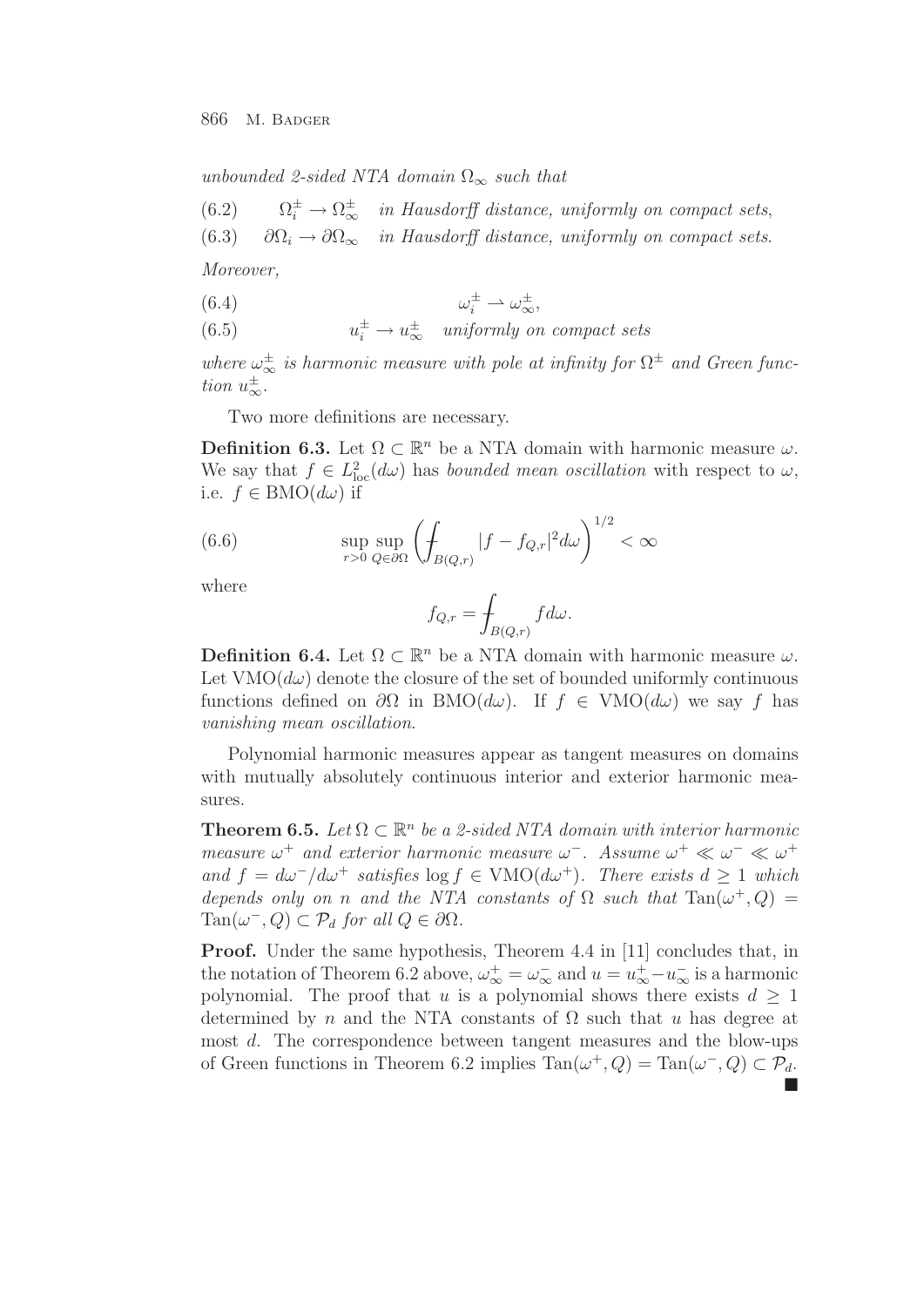The self-improving property of tangent measures in Theorem 1.1 yields:

**Corollary 6.6.** Let  $\Omega \subset \mathbb{R}^n$  be a 2-sided NTA domain with interior harmonic measure  $\omega^+$  and exterior harmonic measure  $\omega^-$ . Assume  $\omega^+ \ll \omega^- \ll$  $ω<sup>+</sup>$  and  $f = dω<sup>-</sup>/dω<sup>+</sup>$  satisfies log  $f ∈ VMO(dω<sup>+</sup>)$ . There exists  $d ≥ 1$  which depends only on n and the NTA constants of  $\Omega$  and pairwise disjoint sets  $\Gamma_1,\ldots,\Gamma_d$  such that

(6.7) 
$$
\partial \Omega = \Gamma_1 \cup \cdots \cup \Gamma_d,
$$

where  $\text{Tan}(\omega^+, Q) = \text{Tan}(\omega^-, Q) \subset \mathcal{F}_k$  for all  $1 \leq k \leq d$  and  $Q \in \Gamma_k$ .

The decomposition of the boundary in Corollary 6.6 has an extra interpretation from the geometric measure theory viewpoint. Unfortunately the proof of Theorem 2.7 does not provide a certificate to check at which points in the support of a measure the translations of tangent measures are tangent measures. But the corollary identifies the points in the support of harmonic measure where this behavior occurs. To state the result, we first write down a precise definition of the desired property.

**Definition 6.7.** Let  $\mathcal M$  be a cone of non-zero Radon measures on  $\mathbb R^n$ . We say M is translation invariant if  $T_{x,1}[\mu] \in \mathcal{M}$  for all  $\mu \in \mathcal{M}$  and all  $x \in \text{spt } \mu$ .

**Proposition 6.8.** Let  $\Omega$  be as in Corollary 6.6. Then the cone Tan( $\omega^{\pm}$ , Q) is translation invariant if and only if  $Q \in \Gamma_1$ .

**Proof.** If  $\mu$  is a flat measure, then  $T_{x,1}[\mu] = \mu$  for every  $x \in \text{spt } \mu$ . Hence  $\text{Tan}(\omega^{\pm}, Q) \subset \mathcal{F}_1$  is translation invariant for every  $Q \in \Gamma_1$ .

Conversely, assume  $Tan(\omega^{\pm}, Q) \subset \mathcal{F}_k$  is translation invariant and let  $\nu \in \text{Tan}(\omega^{\pm}, Q)$ . Then spt  $\nu = h^{-1}(0)$  for some harmonic polynomial h. By [5] the zero set of a harmonic polynomial is smooth away from a rectifiable subset of dimension at most  $n-2$ . Hence, spt  $\nu$  is smooth at some  $x \in \text{spt } \nu$ . Because  $T_{x,1}[\nu] \in \text{Tan}(\omega^{\pm}, Q)$  and  $\text{spt } T_{x,1}[\nu] = \text{spt } \nu - x$ , we conclude there exists  $\sigma \in \text{Tan}(\omega^{\pm}, Q) \subset \mathcal{F}_k$  such that spt  $\sigma$  is smooth at 0. But the zero set of a non-zero homogeneous polynomial of degree k (the support of  $\sigma =$  $T_{x,1}[\nu]$  is smooth at 0 only if  $k = 1$ . Therefore, Tan $(\omega^{\pm}, Q) \subset \mathcal{F}_1$  and  $Q \in \Gamma_1$ .

**Corollary 6.9.** Let  $\Omega$  be as in Corollary 6.6. Then  $\omega^{\pm}(\partial \Omega \setminus \Gamma_1)=0$ .

**Proof.** By Theorem 2.7, the cone Tan $(\omega^{\pm}, Q)$  of tangent measures at Q is translation invariant for  $\omega^{\pm}$ -a.e.  $Q \in \partial \Omega$ . Since this property fails at all  $Q \in \Gamma_2 \cup \cdots \cup \Gamma_d$  (when  $d \geq 2$ ), the set must have zero harmonic measure.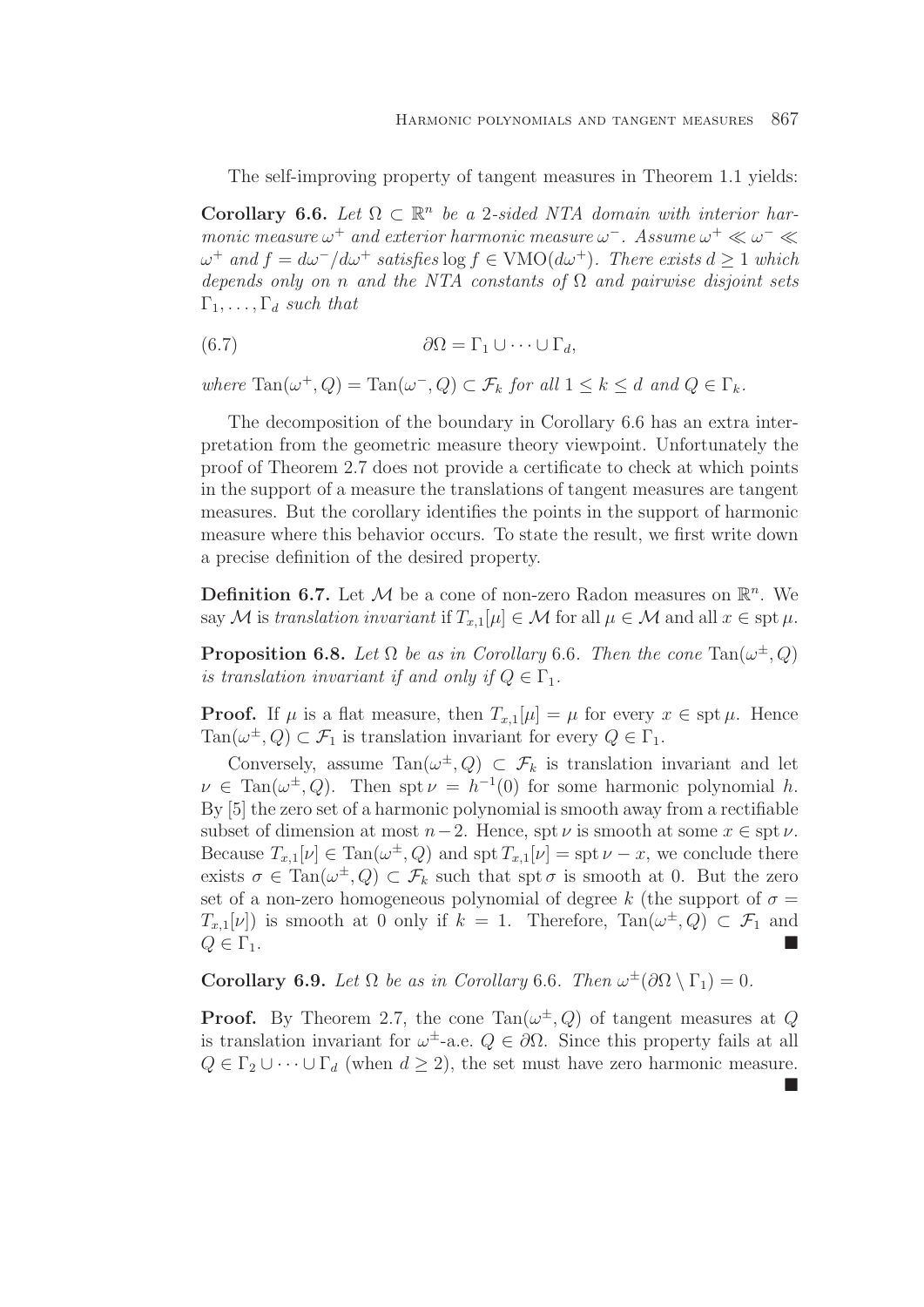We can now record:

**Proof of Theorem 1.3.** Let  $\Omega \subset \mathbb{R}^n$  be a 2-sided NTA domain such that  $\omega^+ \ll \omega^- \ll \omega^+$  and  $\log d\omega^-/d\omega^+ \in VMO(d\omega^+)$ . By Corollary 6.6 we can write  $\partial\Omega=\Gamma_1\cup\cdots\cup\Gamma_d$  where  $\text{Tan}(\omega^{\pm},Q)\subset\mathcal{F}_k$  for all  $Q\in\Gamma_k$ (and d only depends on n and the NTA constants of  $\Omega$ ). By Corollary 6.9,  $\omega^{\pm}(\partial\Omega\setminus\Gamma_1)=0.$ 

Suppose that  $Q \in \Gamma_k$  and we are given  $r_i \downarrow 0$ . By Theorem 6.2, there is a subsequence of  $r_i$  (which we relabel) such that  $\omega^+(B(Q, r_i))^{-1}T_{Q, r_i}[\omega^+] \rightharpoonup$  $\omega_{\infty}^{+} \in \text{Tan}(\omega^{+}, Q)$  and

(6.8) 
$$
\frac{\partial \Omega - Q}{r_i} \to h^{-1}(0) \text{ in Hausdorff distance,}
$$
 uniformly on compact sets.

Since  $\omega_{\infty}^+ \in \mathcal{F}_k$ , there exists a homogeneous harmonic polynomial  $h: \mathbb{R}^n \to \mathbb{R}$ of degree k such that  $\text{spt } \omega_{\infty}^{+} = h^{-1}(0)$ .

Remark 6.10. One can also apply Theorem 1.1 to tangent measures on twosided domains without any assumptions on the Radon-Nikodym derivative  $d\omega^-/d\omega^+$ . Let  $\Omega \subset \mathbb{R}^n$  be an arbitrary 2-sided NTA domain. First we recall the definition of the set  $\Gamma \subset \partial\Omega$  from [8]. By the differentiation theory of Radon measures,

(6.9) 
$$
h(Q) = \lim_{r \downarrow 0} \frac{\omega^{-}(B(Q, r))}{\omega^{+}(B(Q, r))} \in [0, \infty]
$$

exists at  $\omega^{\pm}$ -a.e.  $Q \in \partial \Omega$ . Let

(6.10) 
$$
\Lambda = \{Q \in \partial\Omega : h(Q) \text{ exists, } 0 < h(Q) < \infty\}.
$$

It is easily seen that  $\omega^+ \ll \omega^- \ll \omega^+$  on  $\Lambda$  and  $\omega^+ \perp \omega^-$  on  $\partial \Omega \setminus \Lambda$ . (Note that [8] uses the notation ' $\Lambda_1$ ' for  $\Lambda$ . They also define sets  $\Lambda_2$ ,  $\Lambda_3$  and  $\Lambda_4$ which we do not need here.) To define  $\Gamma$  we restrict our attention to density points of Λ and  $h$ :

(6.11) 
$$
\Gamma = \{Q \in \Lambda : Q \text{ is a density point of } \Lambda \text{ and a Lebesgue point of } h \text{ w.r.t. } \omega^+\}.
$$

Note Γ agrees with  $\Lambda$  up to a set of  $\omega^{\pm}$  measure zero and any subset  $A \subset \partial \Omega$ such that  $\omega^+ \perp A \ll \omega^- \perp A \ll \omega^+ \perp A$  can be written as  $A = B \cup N$  where  $\omega^{\pm}(N) = 0$  and  $B \subset \Gamma$ . Thus, up to a set of  $\omega^{\pm}$  measure zero,  $\Gamma$  is the maximal "mutually absolutely continuous" piece of  $\partial\Omega$ . By Theorems 3.3 and 3.4 in [8] (analogously to Theorems 6.2 and 6.5), there exists  $d \geq 1$  such that  $\text{Tan}(\omega^+, Q) = \text{Tan}(\omega^-, Q) \subset \mathcal{P}_d$  if  $Q \in \Gamma$ . Hence, by Theorem 1.1,

(6.12) 
$$
\Gamma = \Gamma_1 \cup \cdots \cup \Gamma_d,
$$

where for each  $Q \in \Gamma_k$ ,  $\text{Tan}(\omega^+, Q) = \text{Tan}(\omega^-, Q) \subset \mathcal{F}_k$ .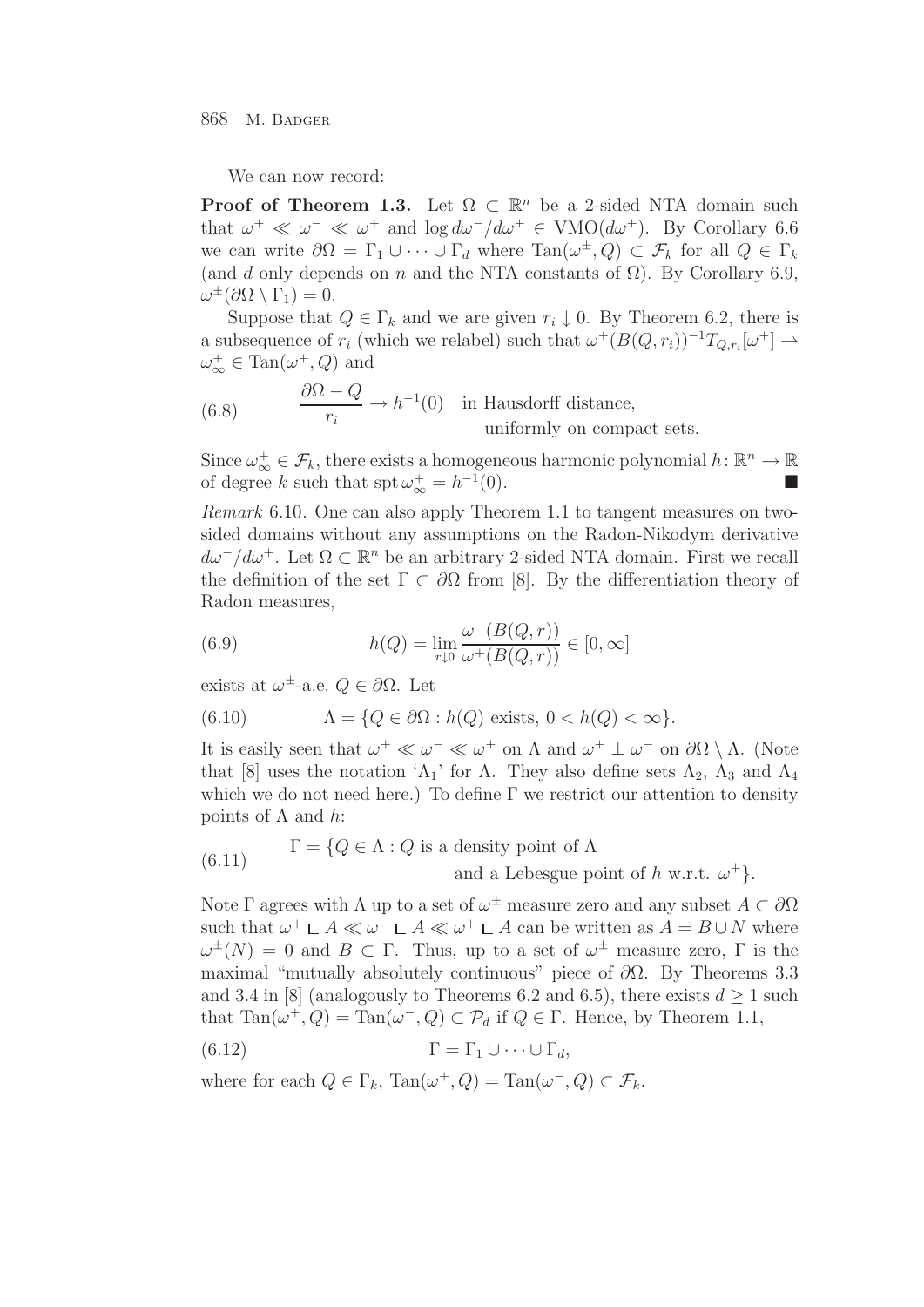In particular, if  $\Omega \subset \mathbb{R}^n$  is a 2-sided NTA domain and  $\omega^+ \ll \omega^- \ll \omega^+$ , then

(6.13) 
$$
\partial \Omega = \Gamma \cup N = \Gamma_1 \cup \dots \cup \Gamma_d \cup N
$$

where  $\omega^{\pm}(N) = 0$  and  $\text{Tan}(\omega^+, Q) = \text{Tan}(\omega^-, Q) \subset \mathcal{F}_k$  for each  $Q \in \Gamma_k$ .

# **References**

- [1] DE LELLIS, C.: *Rectifiable sets, densities and tangent measures*. Zürich Lectures in Advanced Mathematics. European Mathematical Society, Zürich, 2008.
- [2] Evans, L.: *Partial differential equations*. Graduate Studies in Mathematics **19**. American Mathematical Society, Providence, RI, 1998.
- [3] Evans, L. and Gariepy, R.: *Measure theory and fine properties of functions*. Studies in Advanced Mathematics. CRC Press, Boca Raton, FL, 1992.
- [4] Falconer, K.: *Techniques in fractal geometry*. John Wiley & Sons, Chichester, 1997.
- [5] HARDT, R. AND SIMON, L.: Nodal sets for solutions of elliptic equations. *J. Differential Geom.* **30** (1989), 505–522.
- [6] Jerison, D. and Kenig, C.: Boundary behavior of harmonic functions in nontangentially accessible domains. *Adv. Math.* **46** (1982), 80–147.
- [7] KANTOROVICH, L. V. AND RUBINSTEIN, G. S.: On a space of completely additive functions. *Vestnik Leningrad. Univ.* **13** (1958), no. 7, 52–59.
- [8] Kenig, C., Preiss, D. and Toro, T.: Boundary structure and size in terms of interior and exterior harmonic measures in higher dimensions. *J. Amer. Math. Soc.* **22** (2009), 771–796.
- [9] Kenig, C. and Toro, T.: Harmonic measure on locally flat domains. *Duke Math. J.* **87** (1997), no. 3, 509–551.
- [10] KENIG, C. AND TORO, T.: Free boundary regularity for harmonic measures and Poisson kernels. *Ann. of Math. (2)* **150** (1999), 369–454.
- [11] Kenig, C. and Toro, T.: Free boundary regularity below the continuous threshold: 2-phase problems. *J. Reine Angew. Math.* **596** (2006), 1–44.
- [12] Lewis, J., Verchota, G. C. and Vogel, A.: Wolff snowflakes. *Pacific J. Math.* **218** (2005), 139–166.
- [13] Lewy, H.: On the minimum number of domains in which the nodal lines of spherical harmonics divide the sphere. *Comm. Partial Differential Equations* **2** (1977), 1233–1244.
- [14] Mattila, P.: *Geometry of sets and measures in Euclidean spaces. Fractals and Rectifiability*. Cambridge Studies in Advanced Mathematics **44**. Cambridge University Press, Cambridge, 1995.